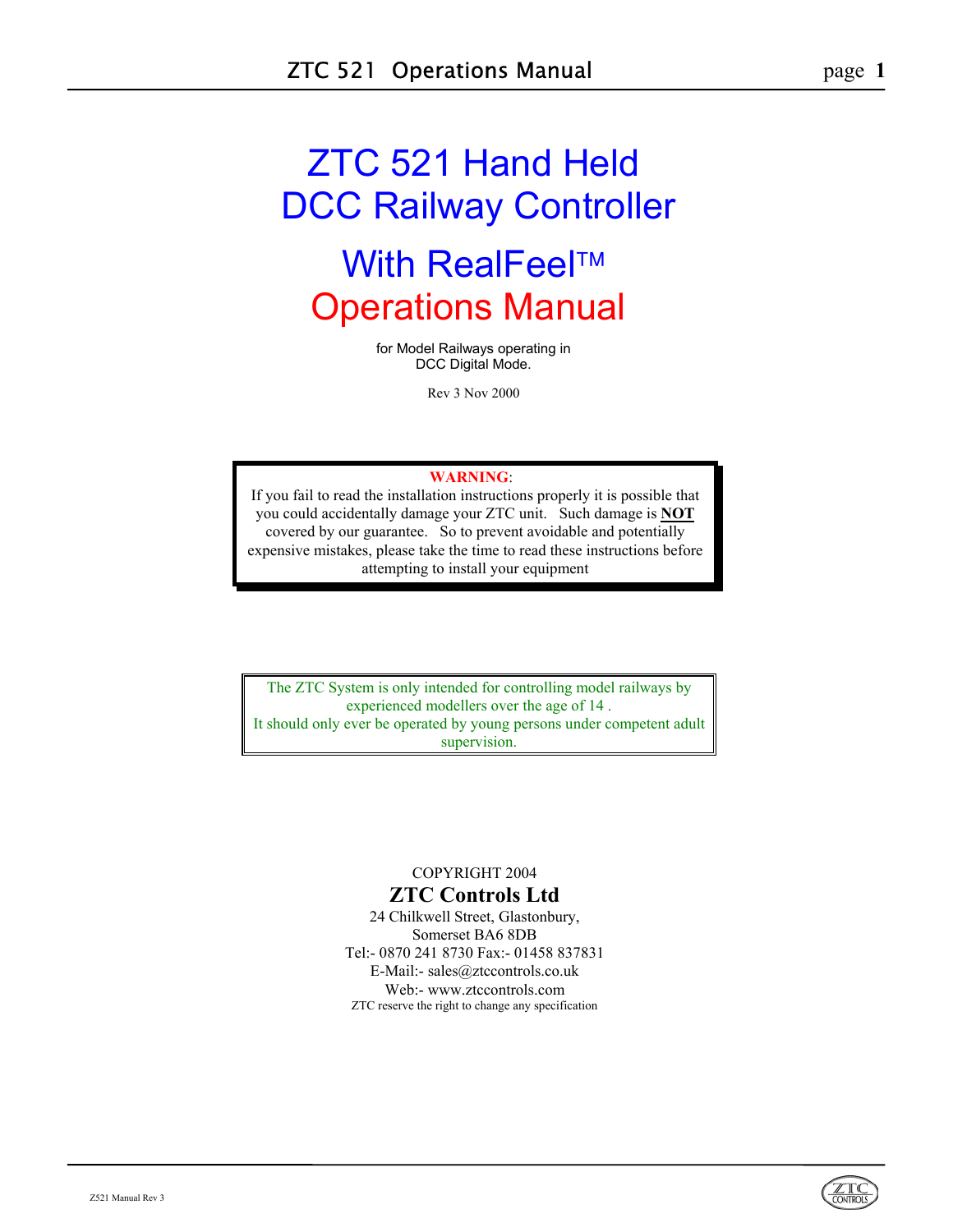# **CONTENTS**

# **FOREWORD** 3

| <b>SECTION 1 SOLO/MASTER CONTROLLER</b>                                               | 4         |
|---------------------------------------------------------------------------------------|-----------|
| 1.1 CONNECTING THE ZTC-521 AS A MASTER CONTROLLER                                     | 4         |
| <b>1.2 KEY FUNCTIONS</b>                                                              | 7         |
| 1.3 CONTROLLING THE FIRST LOCO                                                        | ${\bf 8}$ |
| <b>1.4 STOPPING THE FIRST LOCO</b>                                                    | ${\bf 8}$ |
| <b>1.5 SWITCHED FUNCTIONS</b>                                                         | 8         |
| 1.6 CONTROLLING MORE THAN ONE LOCO (ROSTER BUILDING)                                  | 9         |
| 1.7 DELETING A LOCO FROM THE ROSTER                                                   | 9         |
| <b>1.8 ADDING TRAIN INERTIA</b>                                                       | 9         |
| <b>1.9 DOUBLE HEADING</b>                                                             | 10        |
| <b>1.10 HOW LOCO INFORMATION IS STORED - ROSTERS</b>                                  | 10        |
| <b>1.11 POINT AND SIGNALS</b>                                                         | 11        |
| $1.12$ Loco $0$                                                                       | 12        |
| <b>1.13 COMMAND MENUS</b>                                                             | 12        |
| 1.13.1 SYSTEM MENU                                                                    | 13        |
| 1.13.2 LOCO SET MENU                                                                  | 14        |
| 1.13.3 PROGRAMMING MENU                                                               | 16        |
| 1.13.4 PRESETS MENU                                                                   | 18        |
| 1.13.5 FULL MENU REFERENCE TABLE                                                      | 20        |
|                                                                                       |           |
| <b>SECTION 2 SLAVE CONTROLLER</b>                                                     | 21        |
|                                                                                       |           |
| 2.1 CONNECTING THE ZTC-521 AS A SLAVE CONTROLLER                                      | 21        |
| <b>212.2 KEY FUNCTIONS</b>                                                            | 23        |
| 2.3 CONTROLLING THE FIRST LOCO                                                        | 24        |
| <b>2.4 STOPPING THE FIRST LOCO</b>                                                    | 24        |
| <b>2.5 SWITCHED FUNCTIONS</b>                                                         | 24        |
| 2.6 CONTROLLING MORE THAN ONE LOCO (ROSTER BUILDING)                                  | 25<br>25  |
| 2.7 DELETING A LOCO FROM THE ROSTER<br><b>2.8 ADDING TRAIN INERTIA</b>                | 25        |
|                                                                                       |           |
| <b>2.9 DOUBLE HEADING</b>                                                             | 26<br>27  |
| 2.10 HOW LOCO INFORMATION IS STORED - ROSTERS<br><b>2.11 STEALING/RELEASING LOCOS</b> | 28        |
| <b>2.12 POINT AND SIGNALS</b>                                                         | 28        |
| 2.13 Loco 0                                                                           | 29        |
| <b>2.14 COMMAND MENUS</b>                                                             | 29        |
| 2.14.1 SYSTEM MENU                                                                    | 30        |
| 2.14.2 LOCO SET MENU                                                                  | 31        |
| 2.14.3 PROGRAMMING MENU                                                               | 33        |
| 2.14.4 PRESETS MENU                                                                   | 34        |
| 2.14.5 FULL MENU REFERENCE TABLE                                                      | 36        |
|                                                                                       |           |
|                                                                                       |           |

#### **SECTION 3 COMMON PROBLEMS** 37

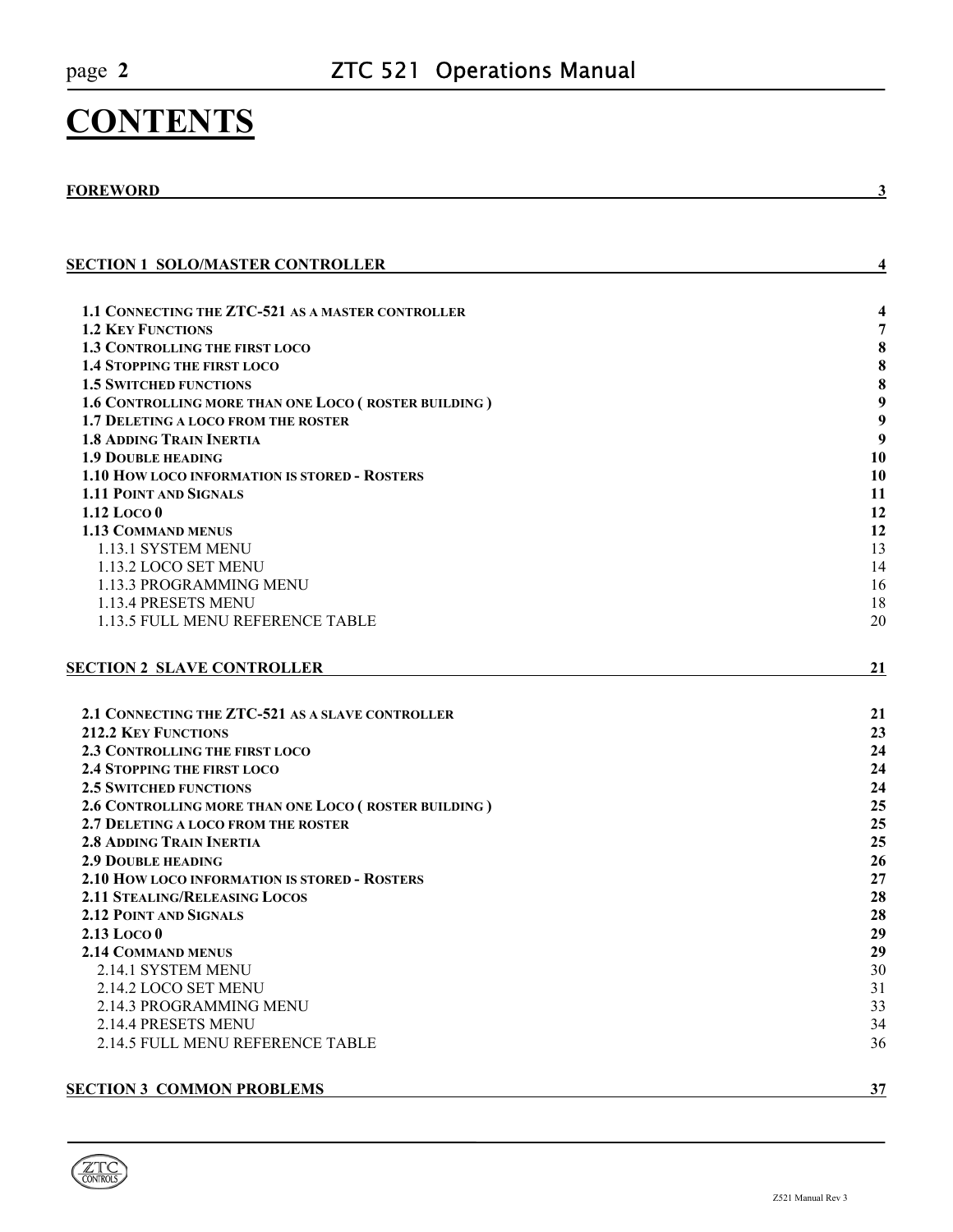# <span id="page-2-0"></span>**Foreword**

# **Digital Control**

ZTC Digital controllers operate model railways under the principles of DCC ( digital command and control ). They operate layouts which are permanently powered with an AC voltage applied throughout. Switched sections are not necessary.

Each loco or accessory ( points and signals ) is fitted with a small decoder which is identified by a number. The decoder rectifies the AC voltage on the track to a DC voltage which is used to power the motor. Control signals are sent along the track and are picked up by the appropriate decoder. These signals tell the decoder how to power the motor ie. speed and direction. Other more sophisticated control is also possible. Since each decoder recognises only the signals which are intended for it, it is therefore possible to run a number of locos on the same track operating independently.

The ZTC-521 hand controller can be operated as a DCC master unit (in conjunction with the ZTC-550 Power booster) or as a slave controller plugged into the desktop controller ZTC-511.

#### **This manual is divided into three sections as follows:**

**Section 1** covers use of the unit on its own or as a DCC master, and gives connection details together with a brief description of how to control your locomotives.

This section also shows the command menus, and explains fully the function of more commonly used commands.

**Section 2** covers use as a Slave controller with the ZTC-511 Master controller, another ZTC-521 or other units acting as a Master. It gives connection details together with a brief description of how to control your locomotives.

This section also shows the command menus, and explains fully the function of more commonly used commands.

**Section 3** details common problems that may be encountered, and attempts to remedy them.

| DO's                             | <b>DONT's</b>                           |
|----------------------------------|-----------------------------------------|
| Keep the unit dry                | Drop it or dunk it                      |
| Unplug if not in use for an      | Place it on the track                   |
| extended period                  |                                         |
| Read this manual please!         | Leave in a dusty place                  |
| Wipe the unit with a soft duster | Leave it in a damp place                |
| occasionally                     |                                         |
| Have fun with the worlds best    | Expect the display to work if in a very |
| model railway control system     | cold room                               |
|                                  |                                         |

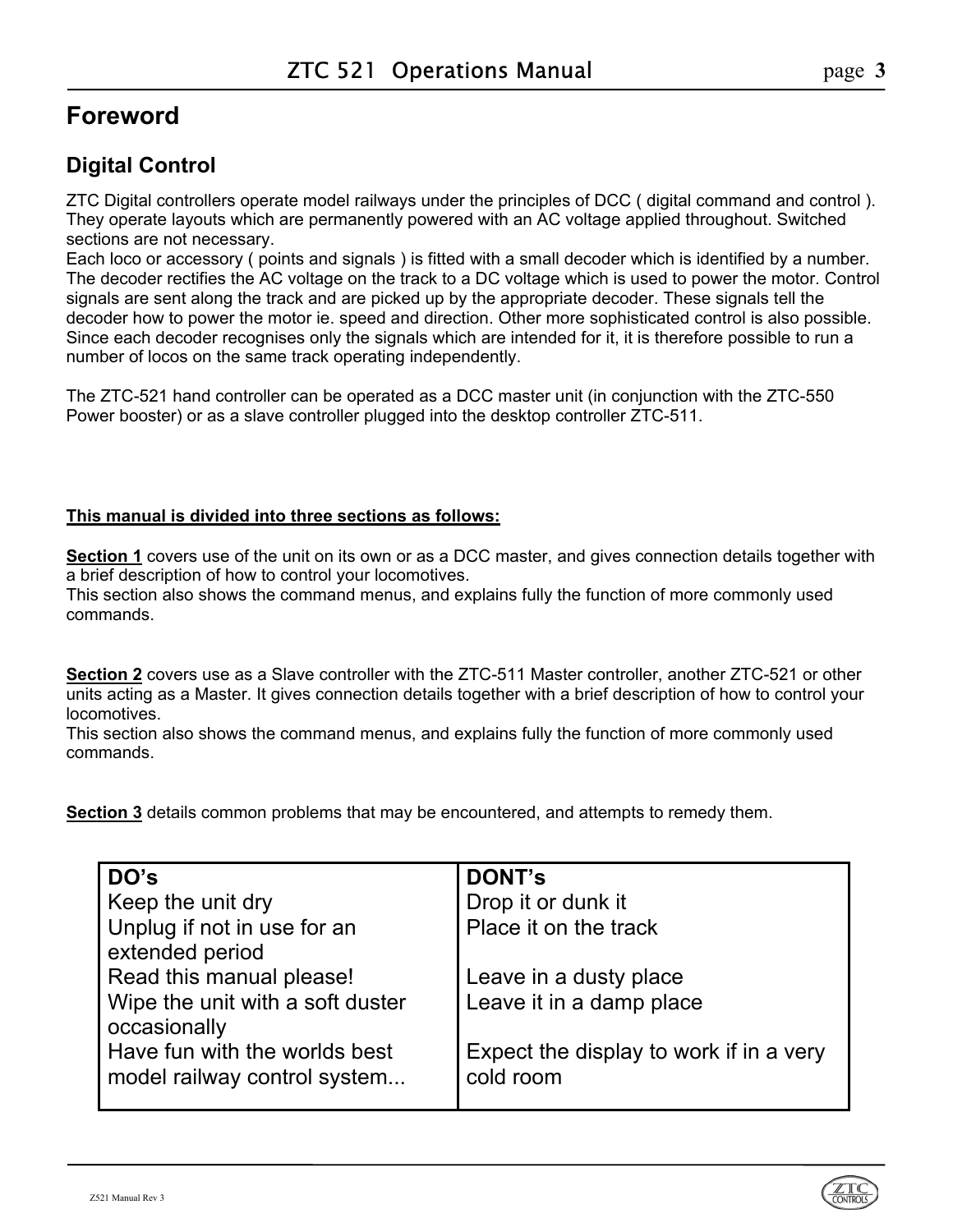# <span id="page-3-0"></span>**Section 1 Solo/Master Controller**

Turn to section 2 if you want to use the unit as a Slave Controller.

# <span id="page-3-1"></span>**1.1 Connecting the ZTC-521 as a master controller**

**Important** Configure the unit as a DCC Solo by following the messages when you first switch on. These messages will only appear once.



# **Fig.1 Connection Diagram**

A mains transformer rated at 15V AC 5 Amps nominal is suggested for use with ZTC controllers. The ZTC-560 is recommended. Transformers with a lower current rating will reduce the number of locos and accessories that you can use.

For N gauge users a 12V AC transformer must be used. The ZTC-562 is recommended.

Wire all parts of your layout so that there are no isolated sections ( the exception to this is reverse loop/triangle which is dealt with in the ZTC-550 Power Booster instruction manual ). We suggest that you run a 2-core cable all around your layout, positioned under the baseboard and following the route of the track. 6 Amp cable is essential to maintain the track voltage and avoid overheating. Drop feeds from each rail at intervals of 1 Metre/3Ft. High frequency track cleaning equipment must not be used in combination.

**Important** before connecting your rails to the ZTC-550 Power Booster as shown in Fig.1 above, check that there are no shorts between the rails. To do this either connect a multimeter across the rails, or a battery and bulb wired in series. When you are sure that there are no shorts connect the track feed cable to the Power Booster.

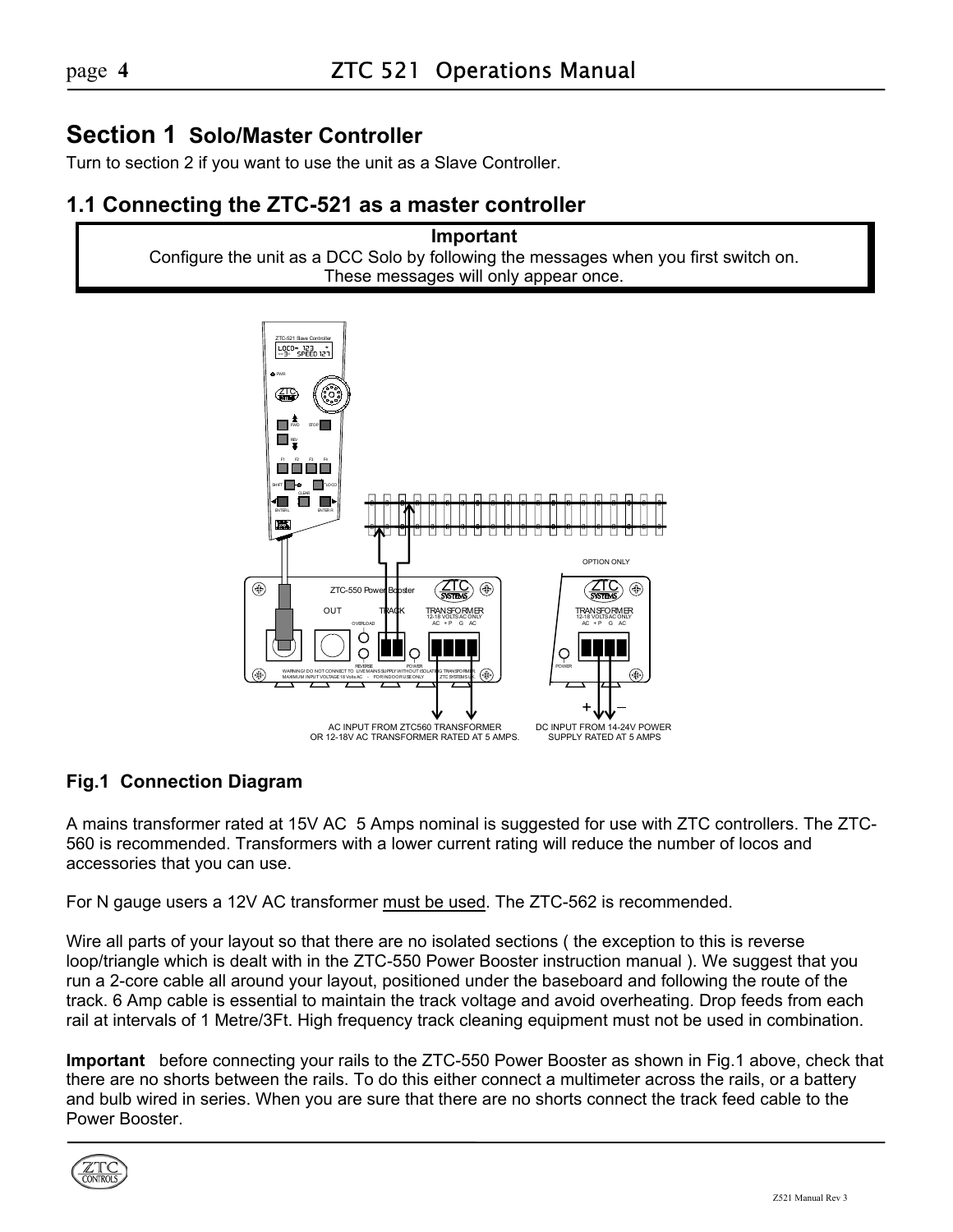

# **Fig.2 Adding a programming track**

A Programming track will be required for setting up your locos. This should be operated via a double pole changeover switch as shown in Fig.2 above. Alternatively, the main track of your layout can be used for programming locos provided that you remove all other locos from the track.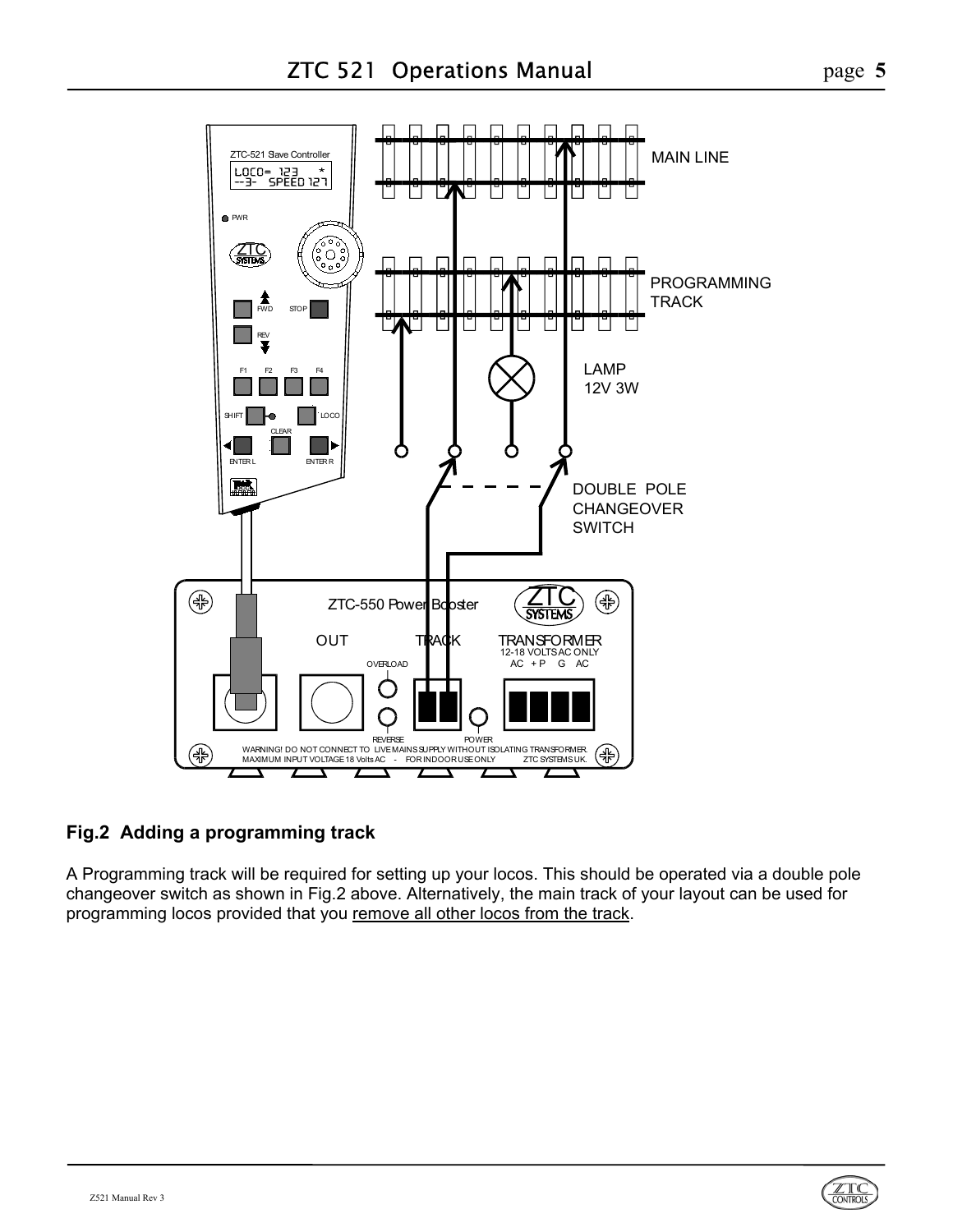

# **Fig.3 Bridging wires around a live frog**

For points we recommend the live frog type. Here the rails into the frog must be insulated from the continuing rails with plastic fishplates as shown. The track power is fed from the toe. Both following rails are wired to be permanently live.

If using insulated frog points, bridge wires should also be fitted.



# **Fig.4 Connecting Slave controllers**

To add slave controllers to your system it must be configured as a DCC Master rather than a DCC Solo ( see section 1.13.1 ).

Slave controllers ( to a maximum of 30 ) may be added to your system via our interconnection system the ZTC-309. It consists of a three way socket board and a 3 metre extension cable. The socket board may be retained with suitable screws.

Slave controllers must not be connected directly to the Power Booster.

Daisy chaining sockets allows the user to either have multiple slave controllers, alternative connection points around the layout or a combination of both.

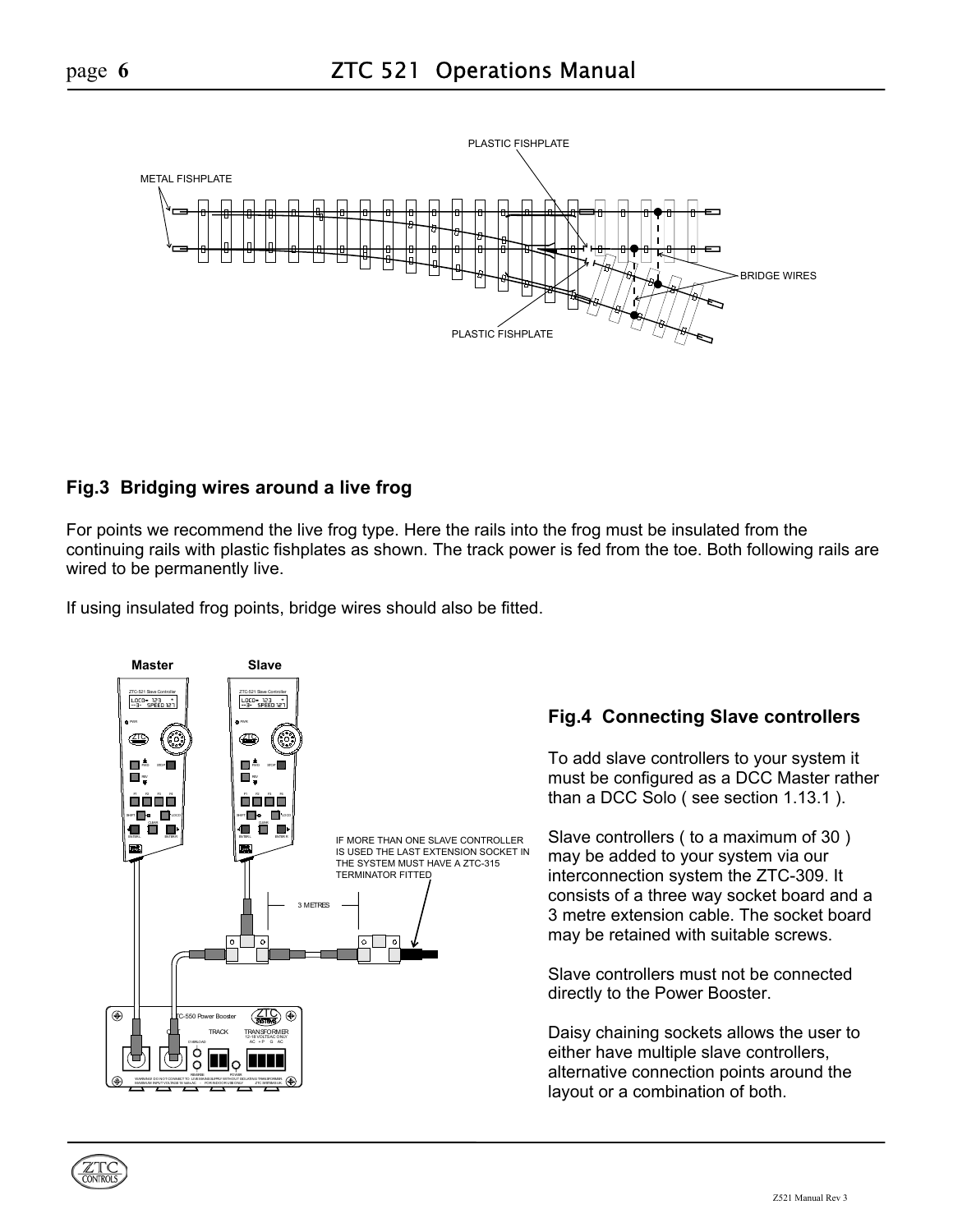# <span id="page-6-0"></span>**1.2 Key Functions**



# **Fig.5 Keypad layout**

Note that the FWD and REV keys have the same function as the Thumbwheel when scrolling through menus, selecting numeric values or regulating loco speed. Therefore Thumbwheel may be substituted for FWD or REV for the remainder of this manual except where shown.

The Thumbwheel will increment numeric values or loco speed at the rate at which it is turned. To increment one digit at a time turn very slowly, to increment at a greater rate turn more quickly.

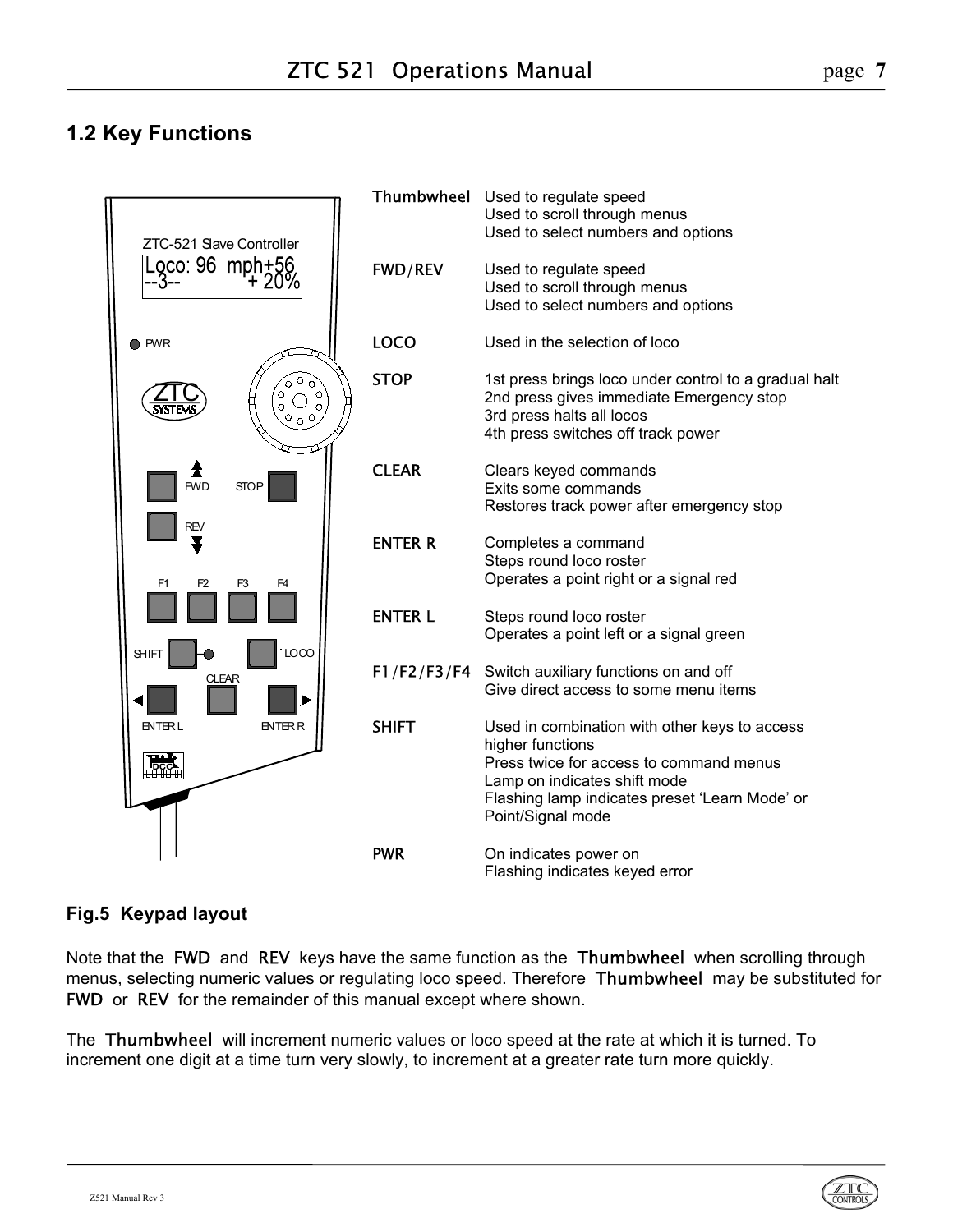# <span id="page-7-0"></span>**1.3 Controlling the first loco**

ZTC Loco decoders are pre-programmed as *Loco: 3* therefore use this number when controlling your very first loco. Other manufacturers decoders may use a different value.

Later on you will learn how to alter a decoders address.

You may use a loco without a decoder fitted, in this case it must be selected as *Loco: 0* (except in Germany) See also section 1.12 Loco 0

Connect the system as shown in Fig.1, then plug the transformer into a mains supply and switch on. After a few startup messages the display will show *No Locos.*

• Press LOCOthen using the FWD key (or turn the thumbwheel clockwise) select *Loco=4* and press

#### ENTER R

- Wind the thumbwheel clockwise to increase the speed or anticlockwise to decrease the speed.
- When the display shows *Loco:3 Halted* press the REV key. The loco will now run in reverse.
- Wind the thumbwheel clockwise to increase the reverse speed or anticlockwise to decrease it.

# <span id="page-7-1"></span>**1.4 Stopping the first loco**

Use the thumbwheel to bring your loco to a halt. In an emergency use the STO**P** key,

> 1st press brings loco under control to a gradual halt, CLEAR restores to previous speed. 2nd press gives immediate Emergency stop, **CLEAR** restores to halted. 3rd press halts all locos, **CLEAR** restores to halted. 4th press switches off track power, **CLEAR** restores to halted.

**Important** read the rest of this section at least, before you attempt to control other locos. If you experienced problems with the first loco then check your wiring, go over the text again and if necessary consult the fault finding section at the back of the manual.

# <span id="page-7-2"></span>**1.5 Switched functions**

Loco functions such as headlamps, rearlamps, carriage lighting etc can be switched on and off at will, even if the loco is stationary, provided that an appropriate decoder is fitted.

• Press F1 or F2 or F3 etc once to turn the function on and again to switch it off.

display shows the state of functions ( assuming that *Display optn* is set to 3 .... see section 1.13.2 ).

• Functions 5 and 6 are accessed by pressing the SHIFT key followed by F1 for function 5 or F2 for function 6.

Note that most ZTC decoders can switch 3 functions, the ZTC-205 decoder can switch 4.

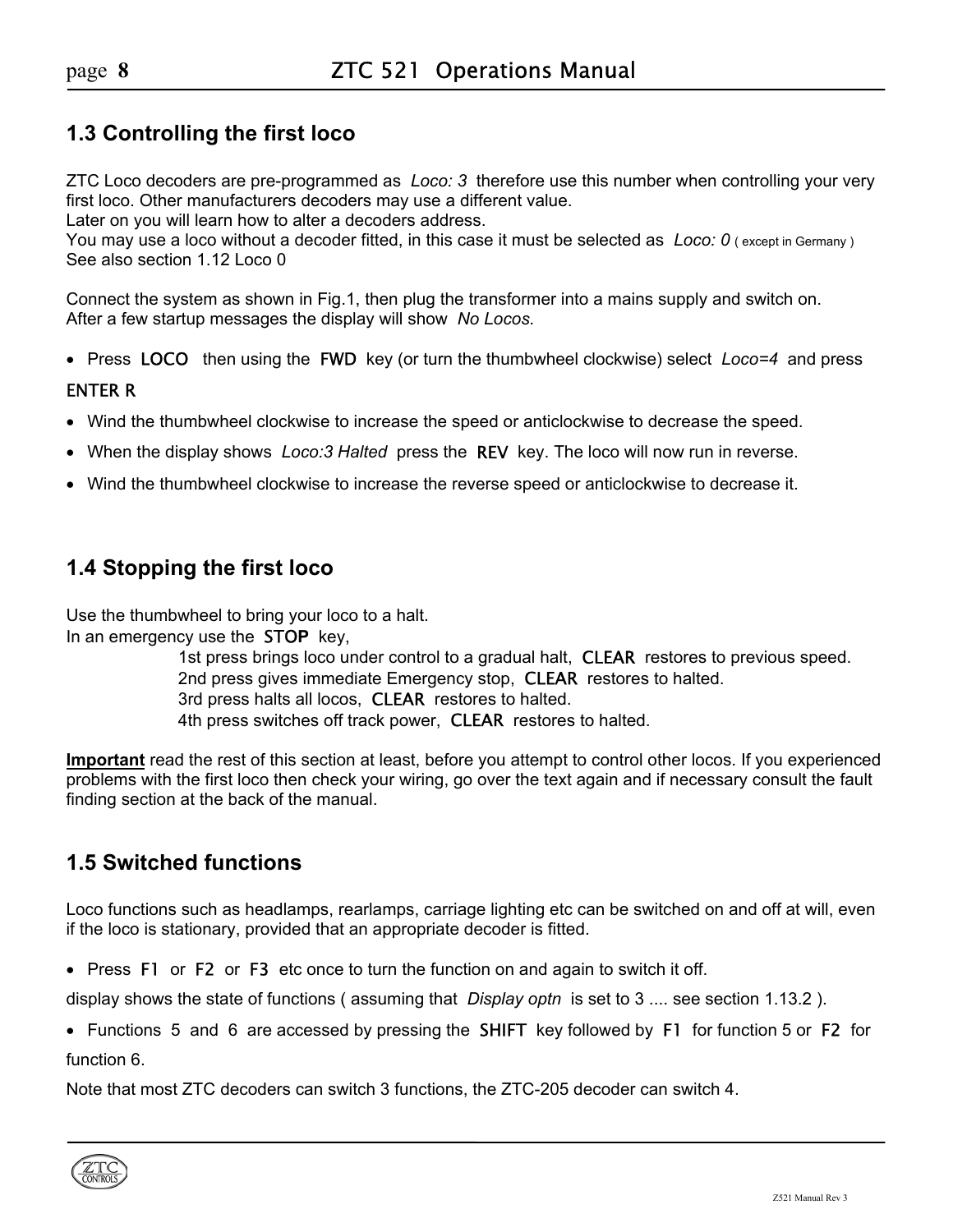For decoders operating in 14 step mode (see section 1.13.2) lamps are operated by pressing **SHIFT** followed by F2 or F4. This function will be indicated by the first character on the display and will be an asterix for on and an underscore for off.  $*$  Lights on Lights off asterix for on and an underscore for off. **\*** Lights on **\_** Lights off

# <span id="page-8-0"></span>**1.6 Controlling more than one Loco ( roster building )**

In order to do this you must first have another loco setup with a different address. ( see 1.13.3 PROGRAMMING MENU *Set New Address* )

Add another loco to your roster:

• Press LOCOthen using the FWD key (or turn the thumbwheel clockwise) select *Loco = (No)* and

### pressENTER R

• Wind the thumbwheel clockwise to increase the speed or anticlockwise to decrease the speed

You now have control of the second loco. Use the **ENTER R** key to toggle between the locos.

The loco number displayed is the one under control, and *02/02* on the display indicates loco 2 of 2 on the roster.

Follow this procedure to add other locos to your roster up to a maximum of 16 at any one time.

For convenience the first four locos on the roster are assigned to keys F1 to F4 and may be accessed by pressing LOCO followed by F1 or F2 etc.

# <span id="page-8-1"></span>**1.7 Deleting a loco from the roster**

- First use the **ENTER R** key to gain control of the loco.
- Press SHIFT SHIFT and then select *LOCO SET MENU* with the FWD key and then ENTER R
- Select *Stop & Delete* with the FWD key and then ENTER R

The loco number will not now appear in the roster.

# <span id="page-8-2"></span>**1.8 Adding Train Inertia**

To simulate the weight of a loco it is possible to set the controller with an inertia factor. When this is done the loco will require you to crank up the regulator in order to get it in motion, and will take time to come to a halt with the regulator at zero power.

Five weight ranges are available: Light Medium Heavy V.Heavy Overweight

- First use the **ENTER R** key to gain control of the loco.
- Press SHIFT followed by FWD( not thumbwheel )
- Select a range with the F1 F2 F3orF4 keys (these give direct access to the first four weight ranges).

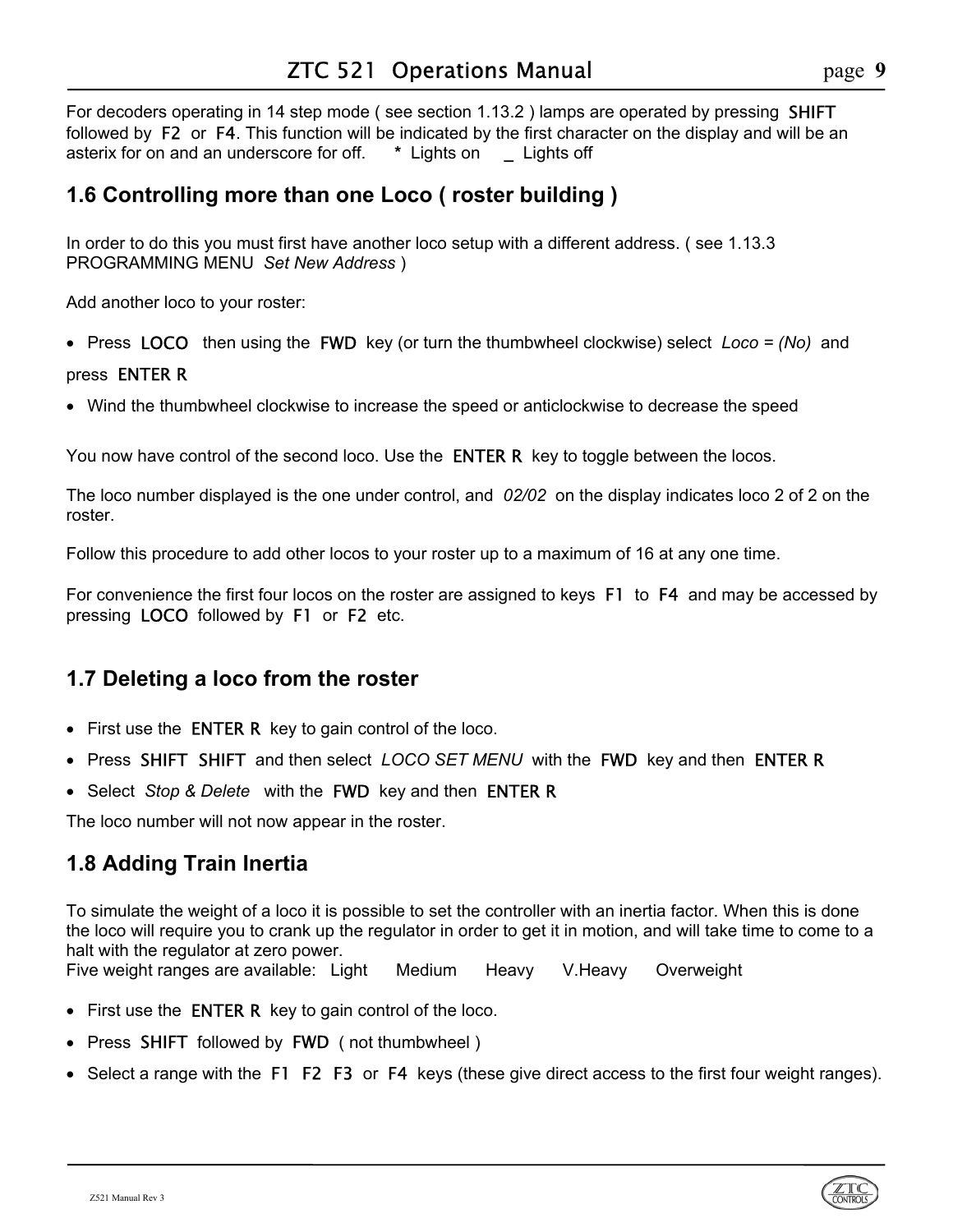• Use the FWD or REV keys (or thumbwheel) to fine tune the number top left on the display and press

### ENTER R

Setting inertia to zero cancels it. To alter the setting or reset it to zero follow the procedure again.

Inertia set in this way is not saved when the controller is powered down. In order to retain inertia settings the decoder must be programmed with acceleration and deceleration factors ( see 1.13.3 PROGRAMMING MENU Set CV Setup ), or saved to the Saved Roster ( see 1.10 How loco information is stored ).

# <span id="page-9-0"></span>**1.9 Double heading**

Double heading means that two or more locos ( max 7 ) are controlled simultaneously. Obviously their speeds may not be matched unless set up to do so, but they will travel in the same direction and accelerate and decelerate together. ( Note: you cannot double head locos unless already on the roster ).

- First add two locos to the roster in the normal way.
- Press LOCO then using the **FWD** key (or turn the thumbwheel clockwise) select Loco=(1st No)
- Again press LOCOthen using the FWD key (or turn the thumbwheel) select Loco=(2nd No)
- Press **ENTER R** to complete the command.

The second loco entered will be shown as *DH:(2nd No)* to indicate that it is double headed.

• Wind the thumbwheel clockwise to increase the speed or anticlockwise to decrease the speed.

To escape double heading and restore individual locos to the roster:

- First select either double headed loco, press LOCO and FWD
- Press the **ENTER L** key.

Where more than two locos are double headed ( multiple unit ), individual locos can be removed by:

• Selecting the loco, press LOCO and then FWD followed by ENTER L

To break up a double headed group ( 2-7 locos ) and restore individual locos to the roster:

- Press SHIFT SHIFT and then select *LOCO SET MENU* with the FWD key and then ENTER R
- Select *DoubleHead Break* with the FWD key and then ENTER R
- All double headed locos in the group will be listed, ENTER R will break up the group ENTER L will

escape from the command leaving the group intact.

# <span id="page-9-1"></span>**1.10 How loco information is stored - Rosters**

Every time a loco number is entered into the controller it becomes part of an Active Roster ( max 16 locos ). Once entered it can be accessed by stepping through the roster with the **ENTER R** or **ENTER L** keys. When the system is powered down this roster is erased, however setting *Auto Startup* (see section 1.13.1) to *1* will regain control of the last loco used when the system is next powered up.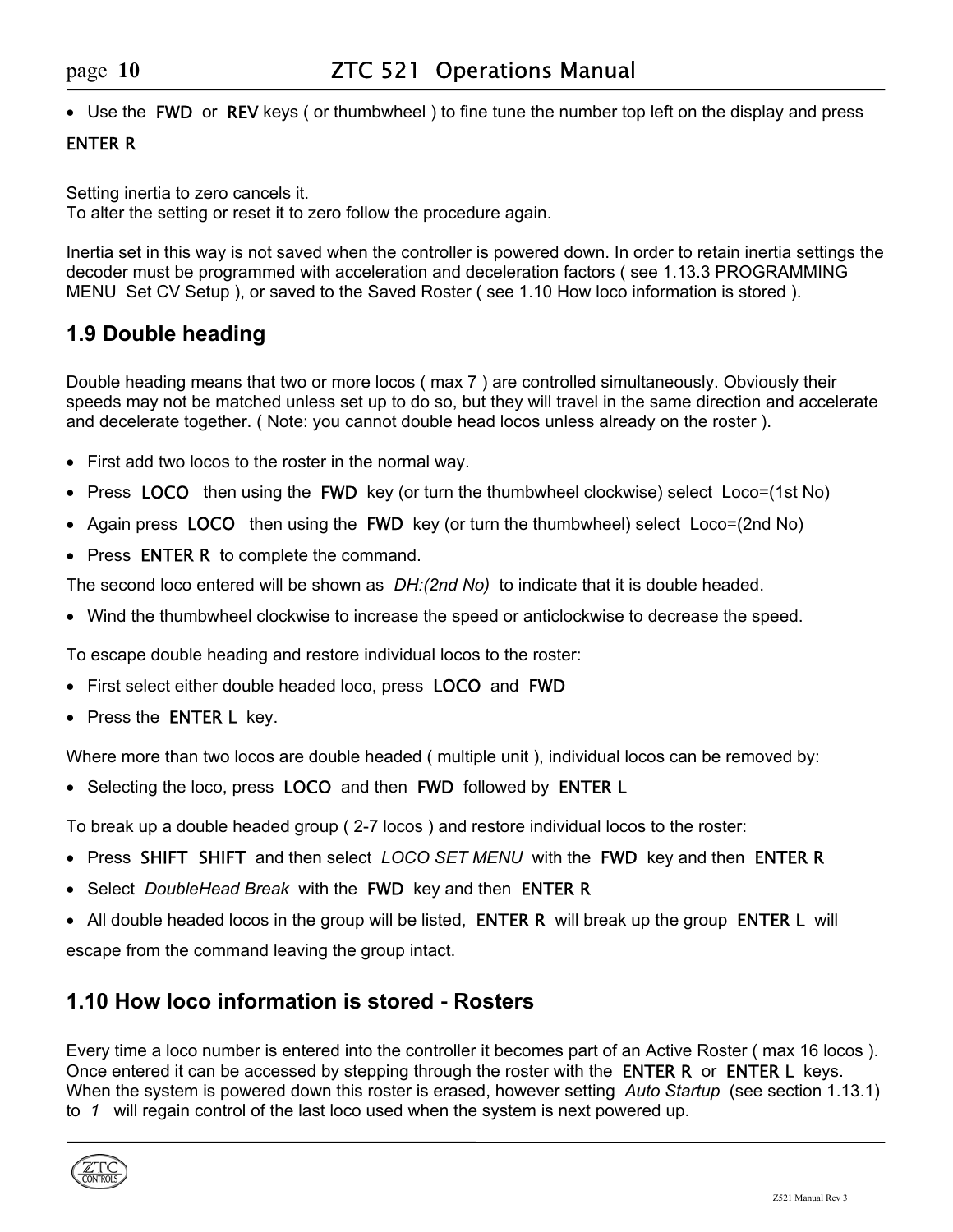A more permanent Saved Roster is also available ( max 16 locos ). In this the loco numbers are stored together with inertia, scale speed, speed units and step mode settings ( these are explained later in the manual ). This type of roster is built by saving loco information to it before powering down:

Upon entering a loco, save it to the master roster by:

- Pressing SHIFT SHIFT and then selecting *LOCO SET MENU* with the FWD key and then ENTER R
- Select *Save currnt loco* with the FWD key and then ENTER R

When stepping through the active roster, saved locos are indicated with an asterix suffix.

Other locos can be added by following the same procedure.

Locos are deleted from saved roster by:

- Pressing SHIFT SHIFT and then selecting *LOCO SET MENU* with the FWD key and then ENTER R
- Select *Saved Loco List* with the FWD key and then ENTER R
- Select loco to be deleted with the FWD key, press F1 followed by ENTER R to confirm.

On power up, the saved roster can be transferred to the active roster:

- Press SHIFT SHIFT and then select *LOCO SET MENU* with the FWD key and then ENTER R
- Select *Restore Roster* with the FWD key and then ENTER R

Setting *Auto Startup* ( see section 1.12.1 ) to *2* will restore the entire saved roster automatically when the system is next powered up.

# <span id="page-10-0"></span>**1.11 Point and Signals**

Points and signals can be operated from the controller. They have their own type of decoder, the ZTC-304. Programming address codes is dealt with in the ZTC-304 instruction manual.

To operate a Point:

- Press LOCO followed by SHIFT
- Use the FWD or REV keys ( or thumbwheel ) to select the point number.
- Press ENTER R to operate the point right, or ENTER L to operate the point left.

Whilst the shift lamp flashes you may toggle the point left and right with the **ENTER L/R** keys.

• Press **CLEAR** to exit this command.

To operate a Signal:

- Press SHIFT followed by LOCO
- Use the FWD or REV keys (or thumbwheel) to select the Signal number.

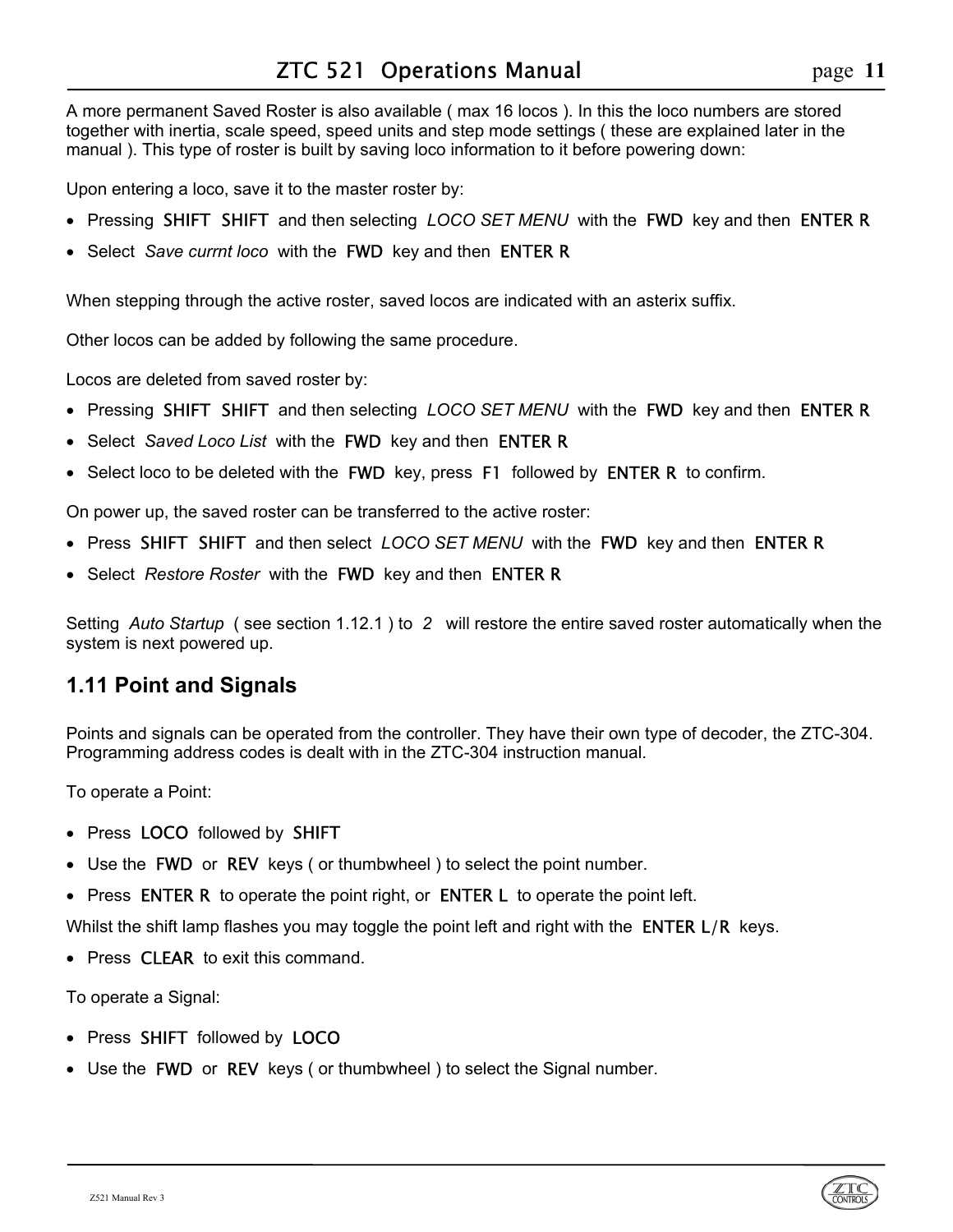• Press ENTER R to operate the signal red, or ENTER L to operate the signal green.

Whilst the shift lamp flashes you may toggle the signal green and red with the **ENTER L/R** keys.

• Press **CLEAR** to exit this command.

# <span id="page-11-0"></span>**1.12 Loco 0**

Most locos may be operated as Loco 0, however some are not suitable.

a) Portescap and Faulhaber and other coreless motors are not suitable.

b) N-Gauge locos must be operated with a 12V transformer. 15V is too high and will overheat the motor.

c) The loco must be checked for its suitability on the programming track as follows:

- Switch over to the programming track ( a 12V 3W bulb must be connected as shown in Fig.2 ).
- Assign Loco 0 on the controller and make sure that it is shown as halted.
- Place the loco to be tested on the track at which point the lamp will light.
- If the lamp is very bright remove the loco immediately ( the loco is drawing to much current and is not suitable )
- If the lamp glows dimly then operate the loco using the thumbwheel ( a dim lamp indicates that the loco is drawing very little current ) to check controllability.

A faint buzzing noise from the motor is normal.

# <span id="page-11-1"></span>**1.13 Command menus**

The ZTC-521 Hand controller commands are mainly accessed from the keypad and thumbwheel with either single or dual key operations. Some commands however, are accessed from menu items displayed on the LCD display. The menus are divided into four groups, each having a number of sub-items. When in a given menu the other three menus are accessed as sub-items. For ease of use, frequently used sub-items in each menu can be accessed with the four function keys F1....F4. Menu commands are activated by displaying them on screen and then pressing **ENTER R** on the keypad.

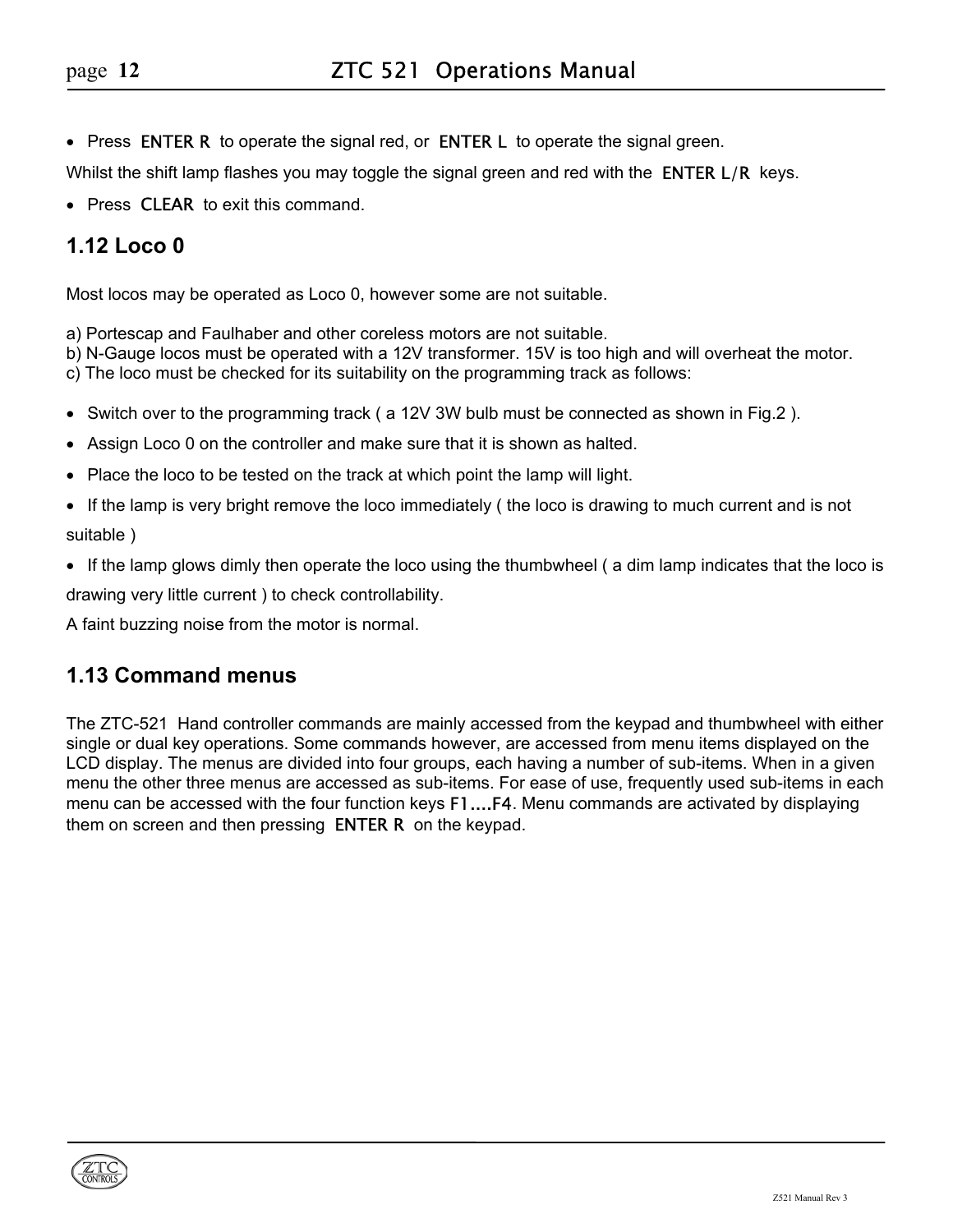| <b>SYSTEM MENU</b>      |                | <b>Notes</b>                                                         |
|-------------------------|----------------|----------------------------------------------------------------------|
|                         |                |                                                                      |
| None                    |                |                                                                      |
| <b>Control Status</b>   |                | Reports Master or Slave mode                                         |
| <b>Controls Test</b>    |                |                                                                      |
| Slaves working?         | F4             | Reports identity of slaves connected                                 |
| <b>Set DCC Master</b>   |                |                                                                      |
| Set Slave Mode          |                | See section 2                                                        |
| Set Slave number        |                | See section 2                                                        |
| <b>Auto Startup</b>     |                |                                                                      |
| Set hours               |                | For clock display                                                    |
| Set minutes             |                | For clock display                                                    |
| <b>Stop/Start Clock</b> |                | Toggles clock on or off                                              |
| <b>Time Scale</b>       |                | Sets rate at which clock runs on all controllers in system X1 to X15 |
| PROGRAM MENU            | F <sub>3</sub> |                                                                      |
| PRESETS MENU            | F <sub>2</sub> |                                                                      |
| <b>LOCO SET MENU</b>    | F <sub>1</sub> |                                                                      |
|                         |                |                                                                      |
|                         |                |                                                                      |

Highlighted sub-items are the more commonly used ones and are explained below.

To enter the menus press SHIFT SHIFT on the keypad, and use the FWD/REV keys to scroll through.

# <span id="page-12-0"></span>**1.13.1 SYSTEM MENU**

This menu contains commands which set up the system for your application.

# *Set DCC Master*

Sets system for use as a DCC Master controller ie. a ZTC Starter set.

• Select item from menu and then press ENTER R

display returns to show last loco operated or *No Loco.*

# *Auto Startup*

Sets system to restore locos when powering up.

• Select item from menu and then press ENTER R

options *1 2* and *3* are given

• Use the FWD or REV keys to set the chosen value, and then ENTER R

display returns to show last loco operated or *No Loco.*

- options are: 1 Last loco restored after power down
	- 2 Saved roster restored after power down
	- 3 No locos restored after power down

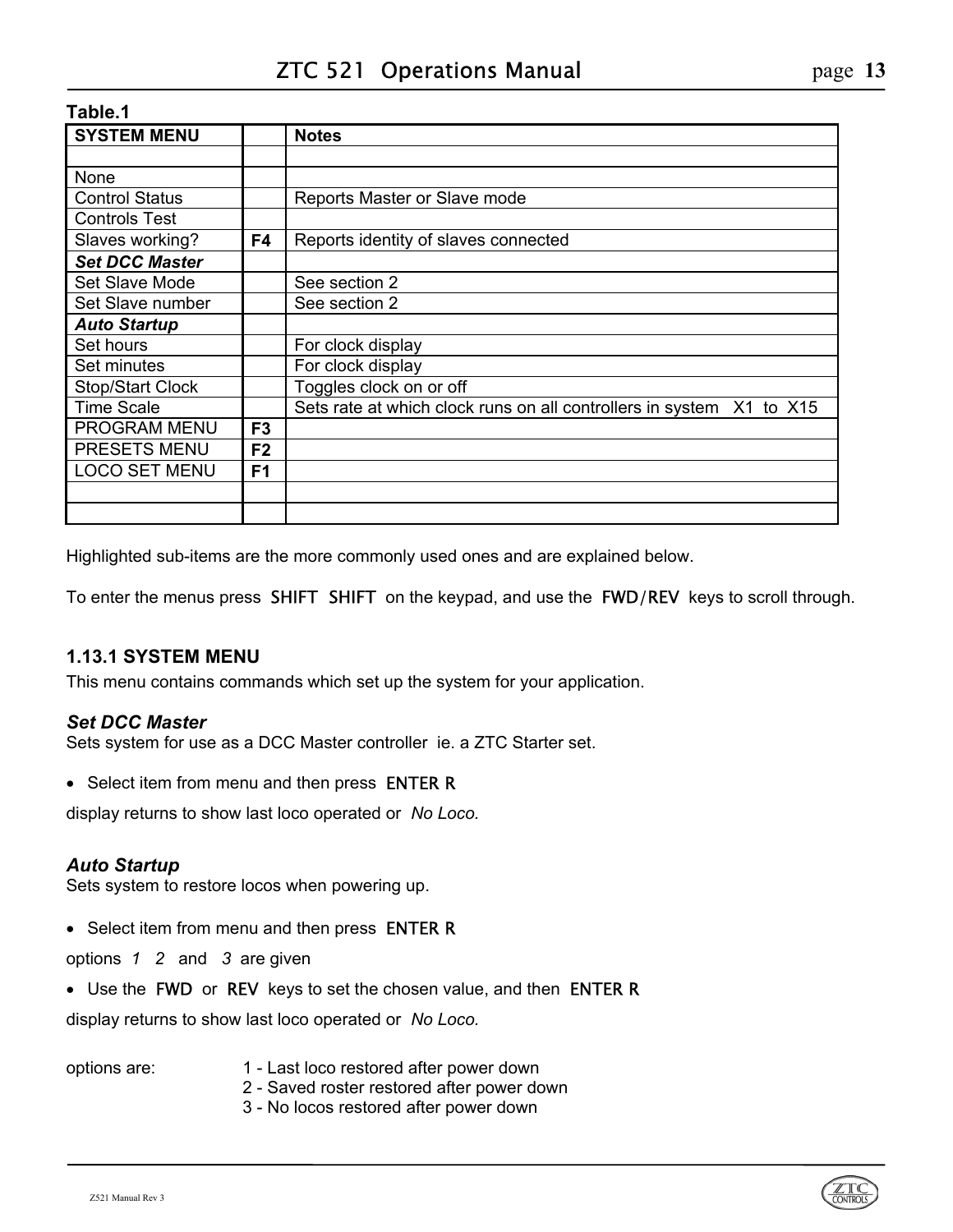| <b>LOCO SET MENU</b>     |                | <b>Notes</b>                                                |
|--------------------------|----------------|-------------------------------------------------------------|
|                          |                |                                                             |
| None                     |                |                                                             |
| <b>Show loco roster</b>  | F <sub>2</sub> | Displays active roster                                      |
| <b>DEL.Saved Roster</b>  |                | Deletes saved roster                                        |
| Saved Loco List          | F <sub>3</sub> | Displays saved roster                                       |
| Count acty locos         |                | Count locos on <b>active</b> roster                         |
| <b>Restore Roster</b>    |                | Restores saved roster                                       |
| Save currnt loco         | F <sub>1</sub> | Saves to saved roster                                       |
| <b>Stop &amp; Delete</b> |                | Deletes locos from active roster                            |
| Show loco info           |                | Displays info about loco currently under control            |
| DoubleHead Break         |                | Breaks up double headed group and restores individual locos |
| Set Crane mode           |                | For Roco crane only                                         |
| Set 128 step mode        |                |                                                             |
| Set 14 step mode         |                |                                                             |
| Set 28 step mode         |                | Default setting                                             |
| <b>Check Loco mode</b>   | F4             |                                                             |
| <b>Speed Scale</b>       |                |                                                             |
| <b>Speed units</b>       |                |                                                             |
| Display optn.            |                |                                                             |
| <b>SYSTEM MENU</b>       |                |                                                             |
| PROGRAM MENU             |                |                                                             |
| PRESETS MENU             |                |                                                             |
|                          |                |                                                             |

Highlighted sub-items are the more commonly used ones and are explained below.

To enter the menus press SHIFT SHIFT on the keypad, and use the FWD/REV keys to scroll through.

#### <span id="page-13-0"></span>**1.13.2 LOCO SET MENU**

This menu contains commands which individualise your system, or display the status.

#### *Display optn.*

Sets the display to show either a clock, the loco weight or switched loco functions in the bottom left hand corner.

- Select item from menu and then press ENTER R
- Use the FWD or REV keys to enter the chosen display option, and then ENTER R

display returns to show last loco operated or *No Loco.*

#### *Speed units*

Sets the displayed speed to MPH, KPH or STEPS.

- Select item from menu and then press ENTER R
- Use the FWD or REV keys to enter the chosen speed option, and then ENTER R

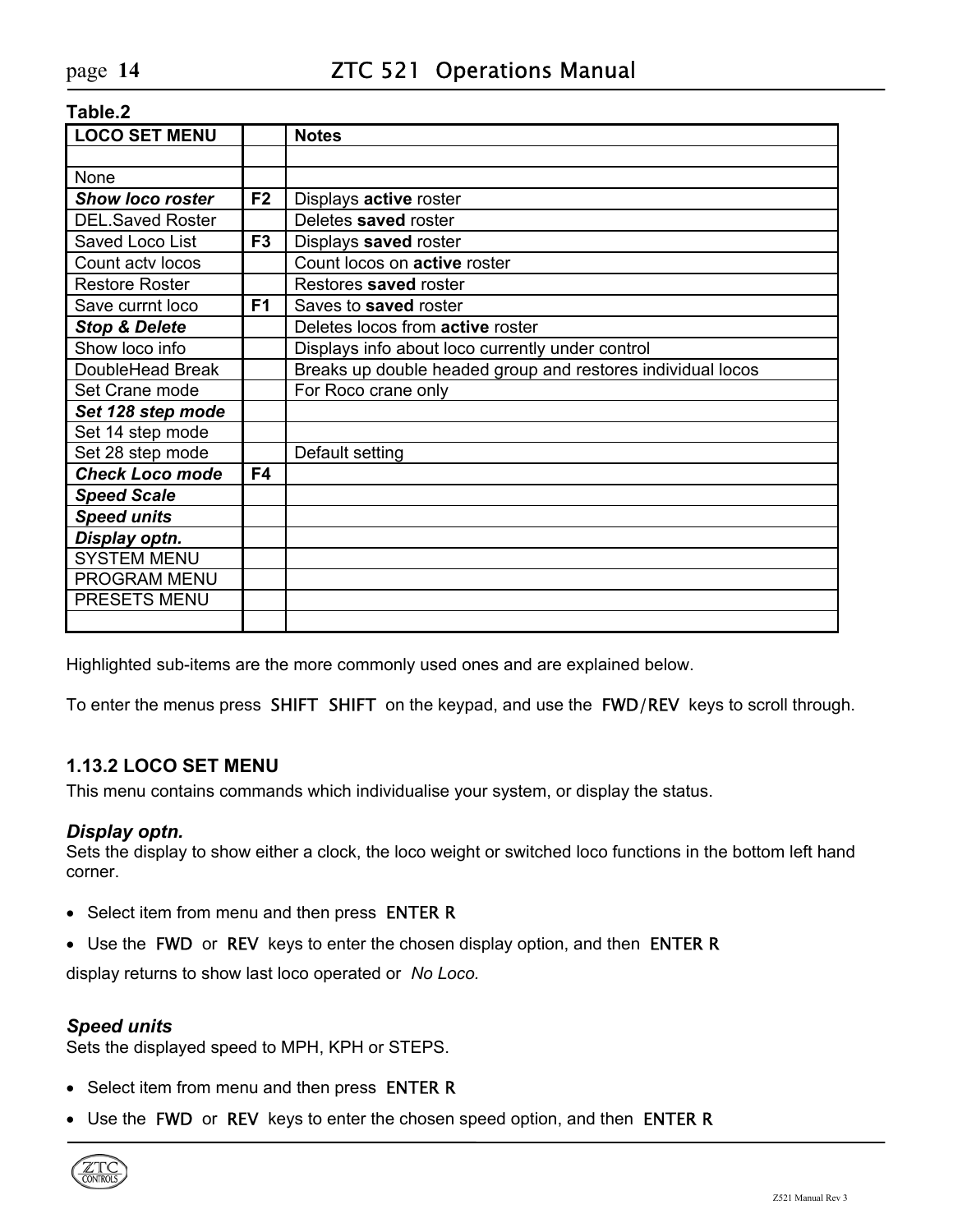display returns to show last loco operated or *No Loco.*

# *Speed Scale*

Sets the maximum speed displayed when the regulator is wound up to 100% power.

- Select item from menu and then press **ENTER R**
- Use the FWD or REV keys to enter the chosen maximum speed, and then ENTER R

display returns to show last loco operated or *No Loco.*

### *Set 128 step mode*

Sets the number of speed increments between 0% power and 100% power. 128 is the maximum and will give the smoothest operation. Some older non-ZTC decoders may not work in this mode.

1. Select item from menu and then press ENTER R

display returns to show last loco operated or *No Loco.*

# *Check Loco mode*

Displays the current number of speed steps selected, 14, 28 or 128.

• Select item from menu and then press ENTER R

display shows current setting, then after a short period

display returns to show last loco operated or *No Loco.*

# *Show loco roster*

Displays information about locos currently on the active roster.

• Select item from menu and then press **ENTER R** 

| display shows Loco: 127 Master | Loco: 3 Free |
|--------------------------------|--------------|
| : Halted                       | : Step+4     |

pressing the ENTER Rkey steps round the roster, and gives information about each loco.

*Master* means the loco currently under control, *Free* means loco is not under control but may be running.

• Press **CLEAR** to exit this command

display returns to show last loco operated or *No Loco.*

#### *Stop & Delete*

Deletes loco currently under control from active roster.

• Select item from menu and then press ENTER **R**

display shows *Halted* followed by *Deleted*

display returns to show last loco operated or *No Loco.*



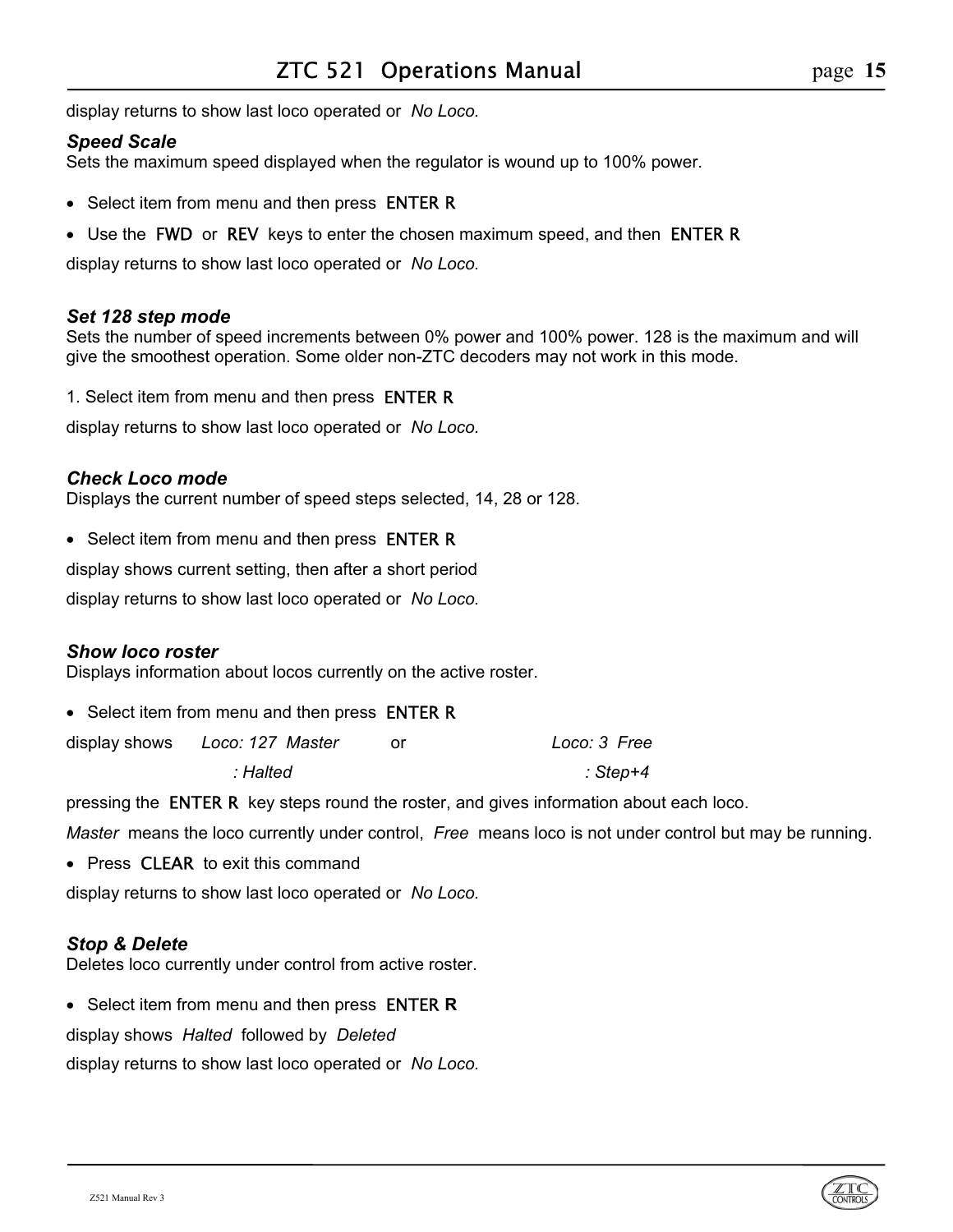| <b>PROGRAM MENU</b>      |                | <b>Notes</b>                                                     |
|--------------------------|----------------|------------------------------------------------------------------|
|                          |                |                                                                  |
| None                     |                |                                                                  |
| Prog. Physical CV        |                | Use in place of Set New Address for some older, non-ZTC decoders |
| <b>Decoder All Reset</b> | F <sub>3</sub> | Resets decoder to factory default settings                       |
| Accsry dec. set          | F4             |                                                                  |
| <b>Set CV Setup</b>      | F <sub>2</sub> |                                                                  |
| <b>Set New Address</b>   | F <sub>1</sub> |                                                                  |
| <b>SYSTEM MENU</b>       |                |                                                                  |
| PRESETS MENU             |                |                                                                  |
| <b>LOCO SET MENU</b>     |                |                                                                  |
|                          |                |                                                                  |
|                          |                |                                                                  |

Highlighted sub-items are the more commonly used ones and are explained below.

To enter the menus press SHIFT SHIFT on the keypad, and use the FWD/REV keys to scroll through.

#### <span id="page-15-0"></span>**1.13.3 PROGRAMMING MENU**

This menu contains commands which individualise your loco or accessory.

#### *Set New Address ( or Set Physical CV for older non-ZTC decoders )*

All ZTC decoders are programmed as loco 4 at the factory. Once fitted, they must be programmed to identify each loco with a different number. We usually recommend the last two digits of the cabside number. Before any programming is done you must check that the loco is on the programming track ( see Fig.2 )

- Select item from menu and then press ENTER **R**
- Use the FWD or REV keys to enter the chosen Loco number, and then ENTER R
- Confirm that the programming track is switched on by pressing **ENTER R**

display shows *Programming* followed by *Pgm. Finished* ( during this operation the loco may pulse a few times ).

• Press **CLEAR** to exit this command.

display returns to show last loco operated or *No Loco.*

#### *Decoder All reset*

Resets a decoder to its factory settings in case you think that you have entered some CV's incorrectly.

- Select item from menu and then press **ENTER R**
- Confirm that the programming track is switched on by pressing **ENTER R**

display shows *Loco Decoder Reset* followed by *>>>>>* ( during this operation the loco may pulse a few times ).

#### Press **CLEAR** to exit this command

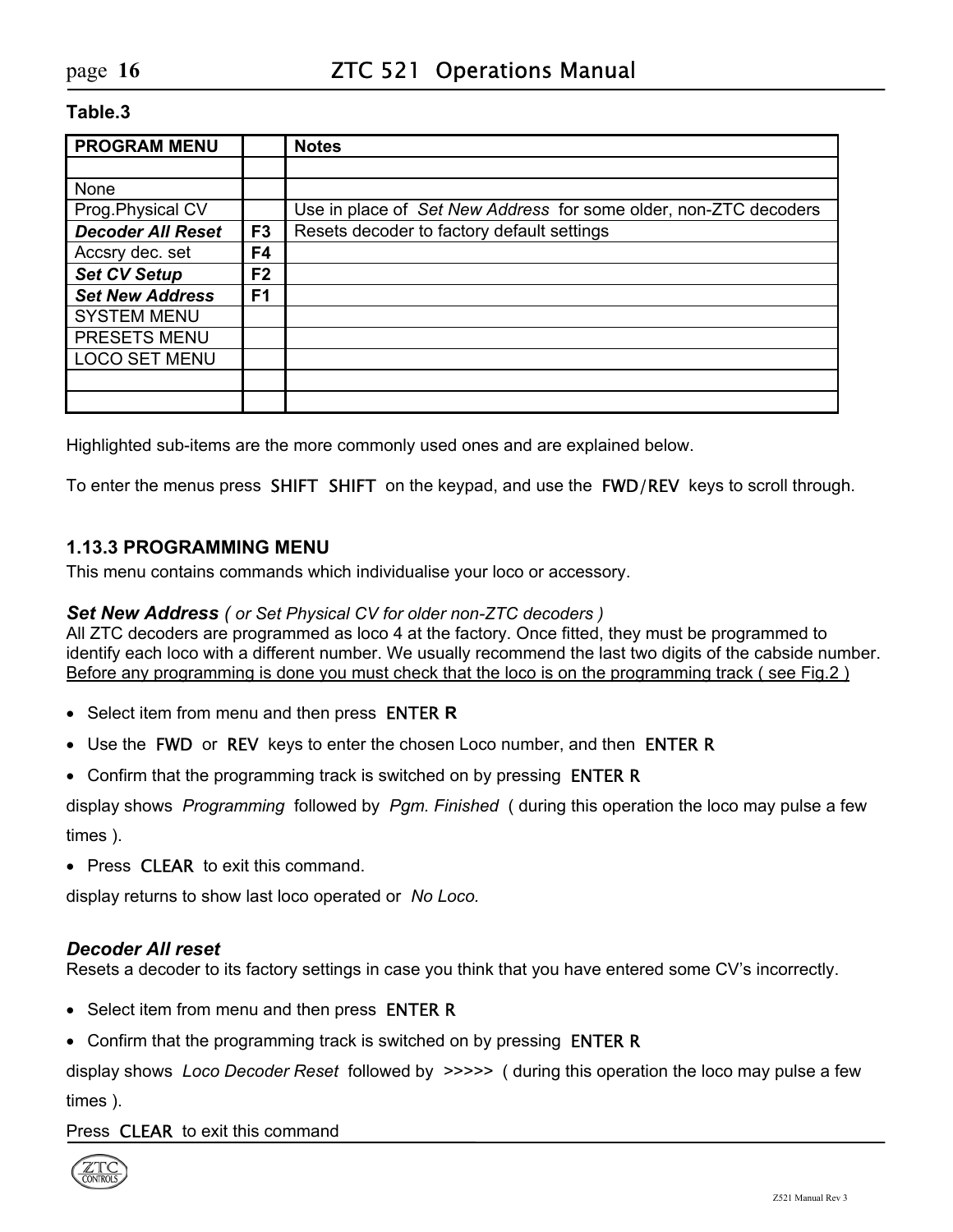display returns to show last loco operated or *No Loco.*

### *Set CV Setup*

CV's are configuration variables which customise your locos for both efficient running and realism. Every ZTC decoder can be programmed to achieve the best running possible. This is done by altering various CV's of which there are over a hundred, here we deal with only a few of the commonly used ones. The loco must be on the programming track

- Select item from menu and then press ENTER R
- Use the FWD or REV keys to access the appropriate CV, and then ENTER R
- Use the FWD or REV keys to set the chosen value, and then ENTER R
- Confirm that the programming track is switched on by pressing **ENTER R**

display shows *Programming* followed by *Pgm. Finished* ( during this operation the loco may pulse a few times ).

• Press **CLEAR** to exit this command.

display returns to show last loco operated or *No Loco.*

### **Commonly used CV's**

| <b>CV</b> number | What does it do?                                                                         | <b>Suggested</b><br>setting                                |
|------------------|------------------------------------------------------------------------------------------|------------------------------------------------------------|
|                  |                                                                                          |                                                            |
| Start volts<br>2 | sets the voltage at which the loco motor begins to move the loco                         | 0 to 32                                                    |
| 3<br>Loco accel  | sets the rate at which a loco accelerates, simulating its scale weight                   | $0$ to $2$                                                 |
| Loco decel<br>4  | sets the rate at which a loco decelerates, simulating its scale weight                   | $0$ to $2$                                                 |
| 5<br>Loco max V  | sets the max voltage that can be applied to a loco motor, and<br>therefore its max speed | $64 = 1/4$ speed<br>$128 = 1/2$ speed<br>$192 = 3/4$ speed |
| 29 Config reg    | alters the direction of a loco if the decoder is wired in reverse                        | see decoder<br>manual                                      |
| For your use:    |                                                                                          |                                                            |
|                  |                                                                                          |                                                            |
|                  |                                                                                          |                                                            |
|                  |                                                                                          |                                                            |
|                  |                                                                                          |                                                            |
|                  |                                                                                          |                                                            |
|                  |                                                                                          |                                                            |

More CV's are listed in the decoder installation manual. A full listing is available on request.

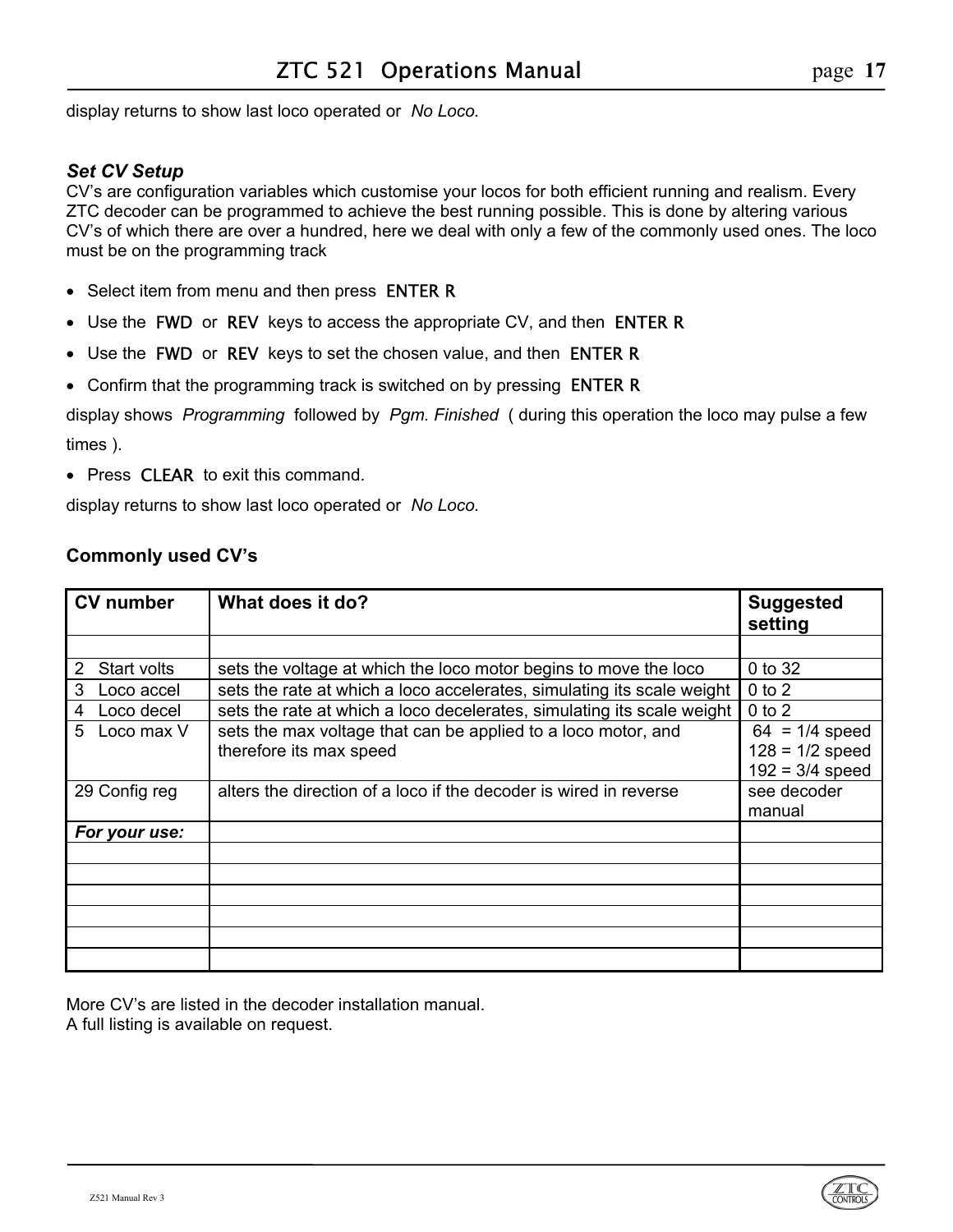| <b>PRESETS MENU</b>     |                | <b>Notes</b>                             |
|-------------------------|----------------|------------------------------------------|
|                         |                |                                          |
| None                    |                |                                          |
| <b>End New Preset</b>   | F4             |                                          |
| <b>Preset status</b>    |                | Reports number of steps used in a preset |
| <b>Delete last step</b> | F <sub>3</sub> |                                          |
| <b>Start new preset</b> | F <sub>2</sub> |                                          |
| <b>Delete Preset</b>    |                | Deletes selected preset                  |
| <b>Recall Preset</b>    | F <sub>1</sub> |                                          |
| <b>Preset Step Time</b> |                |                                          |
| Delete all prset        |                |                                          |
| <b>SYSTEM MENU</b>      |                |                                          |
| PROGRAM MENU            |                |                                          |
| <b>LOCO SET MENU</b>    |                |                                          |
|                         |                |                                          |

Highlighted sub-items are the more commonly used ones and are explained below.

To enter the menus press SHIFT SHIFT on the keypad, and use the FWD/REV keys to scroll through.

#### <span id="page-17-0"></span>**1.13.4 PRESETS MENU**

This menu contains commands which setup preset Point and Signal routes.

#### *Start new preset*

Defines a preset number and enters 'learn mode'.

- Select item from menu and then press **ENTER R**
- Use the FWD and REV keys to enter the chosen preset number (1 to 10), and then ENTER R
- Confirm with ENTER R
- Enter SHIFT followed by LOCO to enter a signal into the preset, or LOCO followed by SHIFT for a point.
- Use the FWD and REV keys to enter the chosen point/signal number, and then ENTER R or ENTER L display returns to show *SAVED Step = 01* and then prompts *Step = 01*
- Again use the FWD and REV keys to enter the chosen point/signal number, and then ENTER R / L display returns to show *SAVED Step = 02* and then prompts *Step = 02*

Continue adding points / signals ( to a maximum of 90 steps ).

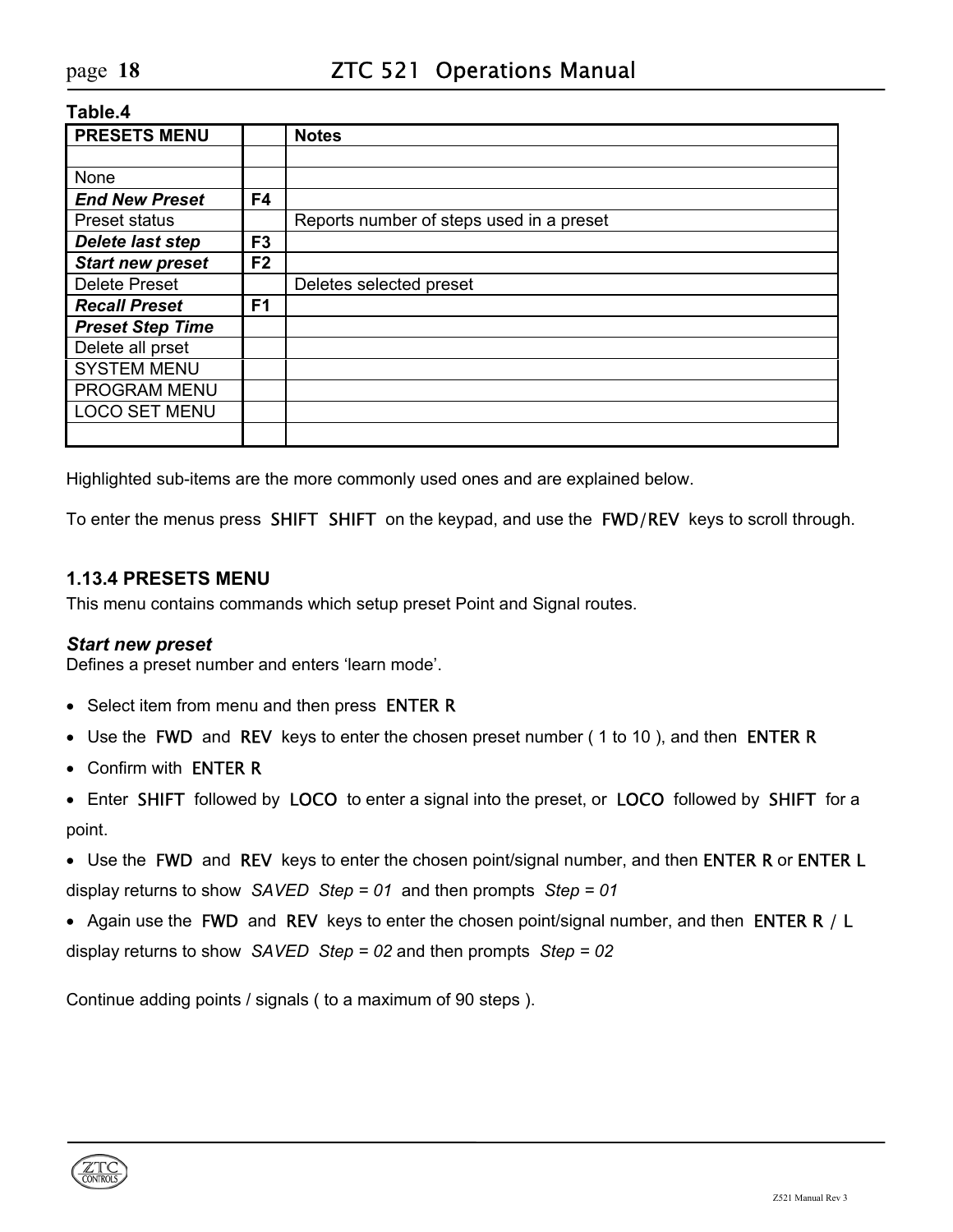Now end the preset as follows:

### *End New Preset*

• Select item from menu and then press **ENTER R** 

preset is saved.

### *Delete last step*

Deletes a step during preset entry.

Whilst entering preset steps ( above ) you can delete a step if unwanted:

• Press SHIFT SHIFT F3 and then ENTER R

continue to add steps as normal.

### *Preset Step Time*

Sets the length of time between preset point or signal operations.

Whilst entering preset steps ( above ) you can add a time delay between steps:

- Press SHIFT SHIFT
- Select *Set preset time* and press ENTER R
- Use the FWD and REV keys to enter the chosen time in seconds, and then ENTER R
- Add the next step.

The delay time will be applied to subsequent steps unless you alter it now.

• Add the next step.

A default time of 2 seconds is applied to points included in preset routes.

#### *Recall Preset*

Runs a preset point/signal route.

- Select item from menu and then press **ENTER R**
- Use the FWD and REV keys to enter the chosen preset number, and then ENTER R

preset route runs, and display shows progress of steps.

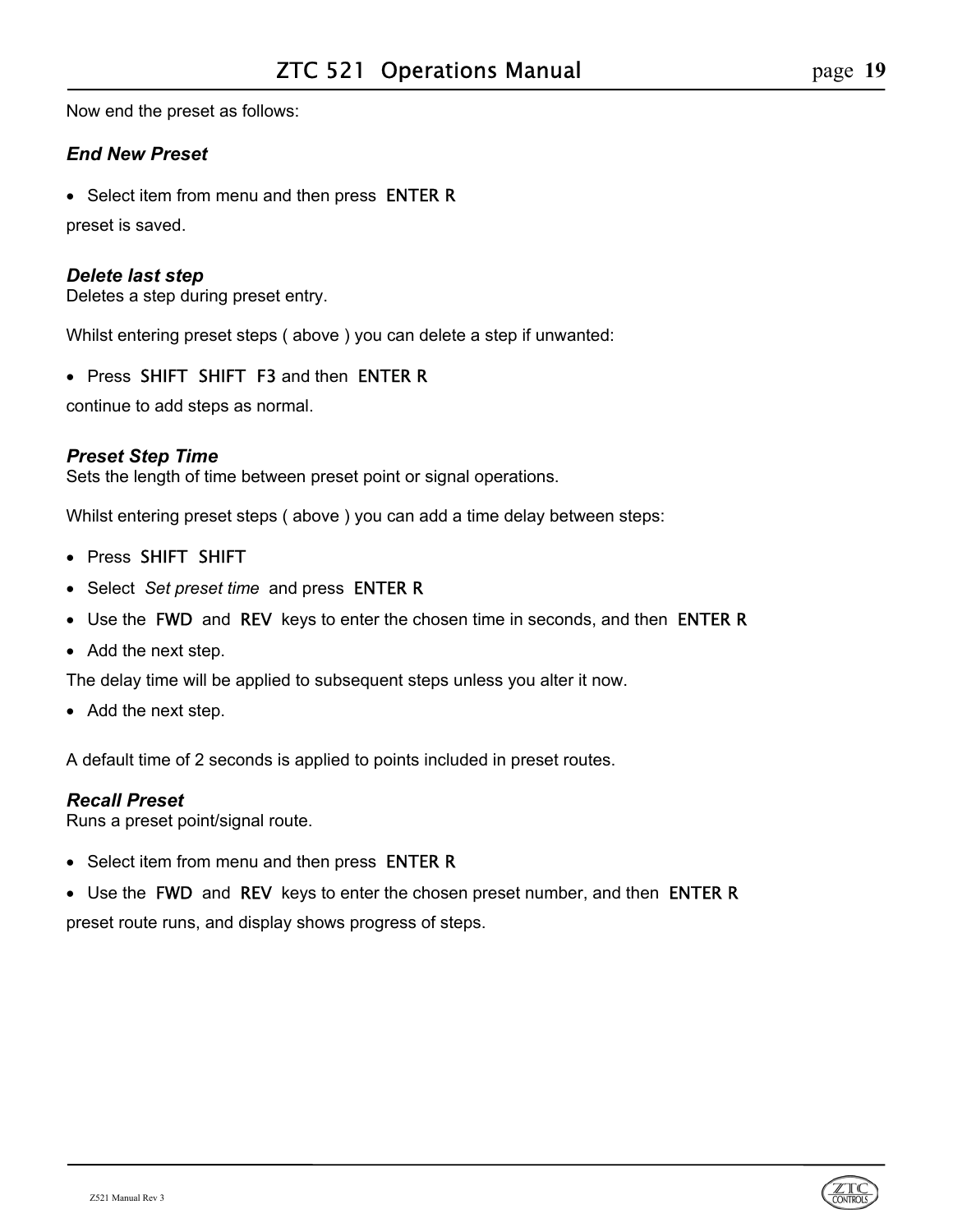# <span id="page-19-0"></span>**1.13.5 FULL MENU REFERENCE TABLE**

| <b>SYSTEM MENU</b>    |                | <b>LOCO SET MENU</b>    |                | <b>PROGRAM MENU</b>    |                | <b>PRESETS MENU</b>   |                |
|-----------------------|----------------|-------------------------|----------------|------------------------|----------------|-----------------------|----------------|
|                       |                |                         |                |                        |                |                       |                |
| None                  |                | None                    |                | None                   |                | None                  |                |
| <b>Control Status</b> |                | Show loco roster        | F <sub>2</sub> | Prog.Physical CV       |                | <b>End New Preset</b> | F4             |
| <b>Controls Test</b>  |                | <b>DEL.Saved Roster</b> |                | Decoder All Reset      | F <sub>3</sub> | Preset status         |                |
| Slaves working?       | F4             | Saved Loco List         | F <sub>3</sub> | Accsry dec. set        | F4             | Delete last step      | F <sub>3</sub> |
| Set DCC Master        |                | Count actv locos        |                | Set CV Setup           | F <sub>2</sub> | Start new preset      | F <sub>2</sub> |
| Set Slave Mode        |                | <b>Restore Roster</b>   |                | <b>Set New Address</b> | F <sub>1</sub> | <b>Delete Preset</b>  |                |
| Set Slave number      |                | Save currnt loco        | F <sub>1</sub> | <b>SYSTEM MENU</b>     |                | Recall preset         | F <sub>1</sub> |
| Auto Startup          |                | Stop & Delete           |                | PRESETS MENU           |                | PresetStepTime        |                |
| Set hours             |                | Show loco info          |                | <b>LOCO SET MENU</b>   |                | Delete all prset      |                |
| Set minutes           |                | DoubleHead Break        |                |                        |                | <b>SYSTEM MENU</b>    |                |
| Stop/Start Clock      |                | Set Crane mode          |                |                        |                | PROGRAM MENU          |                |
| <b>Time Scale</b>     |                | Set 128 step mode       |                |                        |                | <b>LOCO SET MENU</b>  |                |
| PROGRAM MENU          | F <sub>3</sub> | Set 14 step mode        |                |                        |                |                       |                |
| PRESETS MENU          | F <sub>2</sub> | Set 28 step mode        |                |                        |                |                       |                |
| <b>LOCO SET MENU</b>  | F <sub>1</sub> | Check Loco mode         | F4             |                        |                |                       |                |
|                       |                | <b>Speed Scale</b>      |                |                        |                |                       |                |
|                       |                | Speed units             |                |                        |                |                       |                |
|                       |                | Display optn            |                |                        |                |                       |                |
|                       |                | <b>SYSTEM MENU</b>      |                |                        |                |                       |                |
|                       |                | <b>PROGRAM MENU</b>     |                |                        |                |                       |                |
|                       |                | PRESETS MENU            |                |                        |                |                       |                |
|                       |                |                         |                |                        |                |                       |                |
|                       |                |                         |                |                        |                |                       |                |
|                       |                |                         |                |                        |                |                       |                |
|                       |                |                         |                |                        |                |                       |                |
|                       |                |                         |                |                        |                |                       |                |
|                       |                |                         |                |                        |                |                       |                |

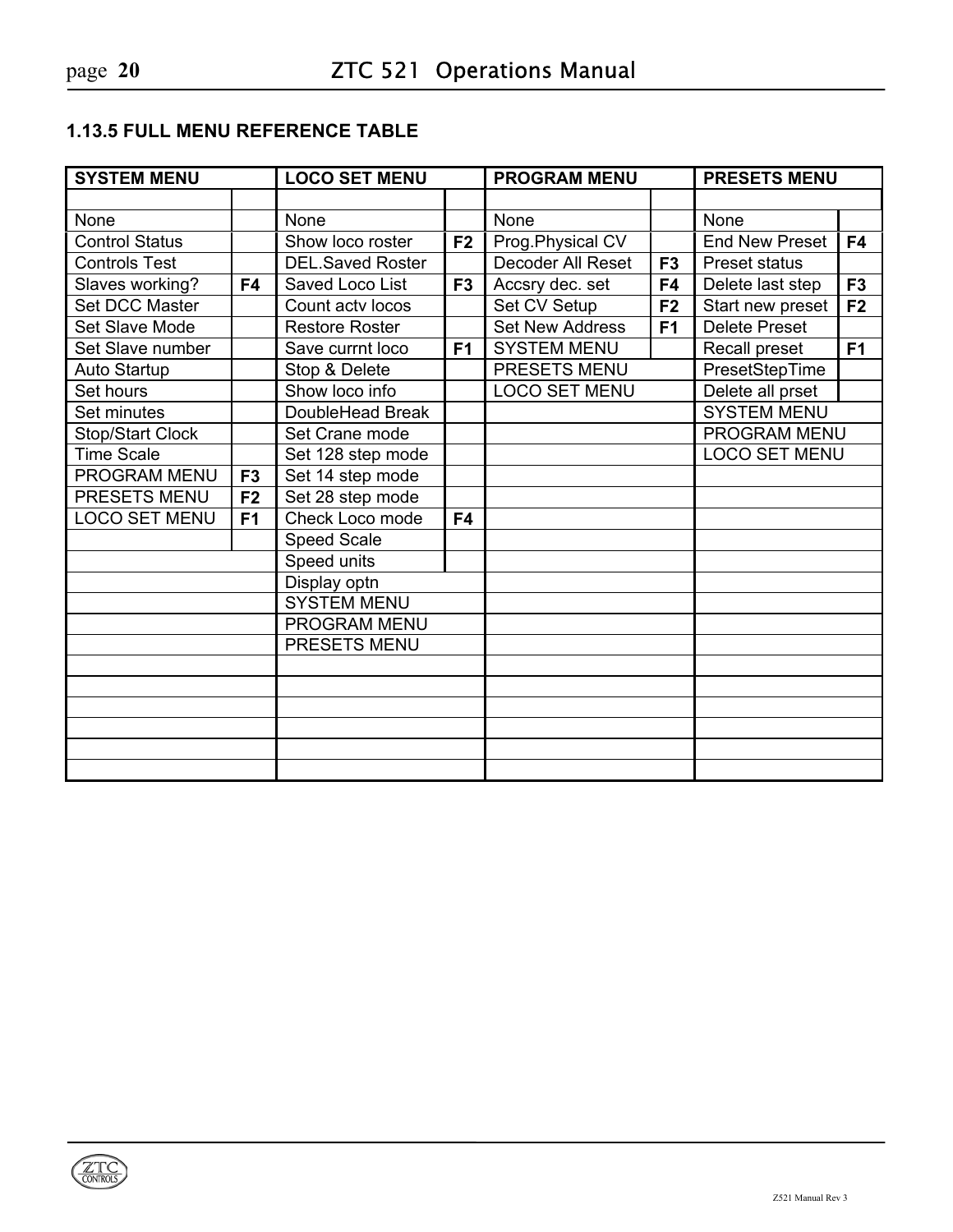# <span id="page-20-0"></span>**Section 2 Slave Controller**

Turn to section 1 if you want to use the unit as a Master Controller. A Slave remotely controls a Master.

# <span id="page-20-1"></span>**2.1 Connecting the ZTC-521 as a slave controller**

**Important** Configure the unit as a Slave by following the messages when you first switch on. These messages will only appear once.

To connect a slave controller to another ZTC-521 Handheld controller see Fig.4 in section 1

<span id="page-20-2"></span>

# **Fig.1 Connection Diagram**

A mains transformer rated at 15V AC 5 Amps nominal is suggested for use with ZTC controllers. The ZTC-560 is recommended. Transformers with a lower current rating will reduce the number of locos and accessories that you can use.

For N gauge users a 12V AC transformer must be used. The ZTC-562 is recommended.

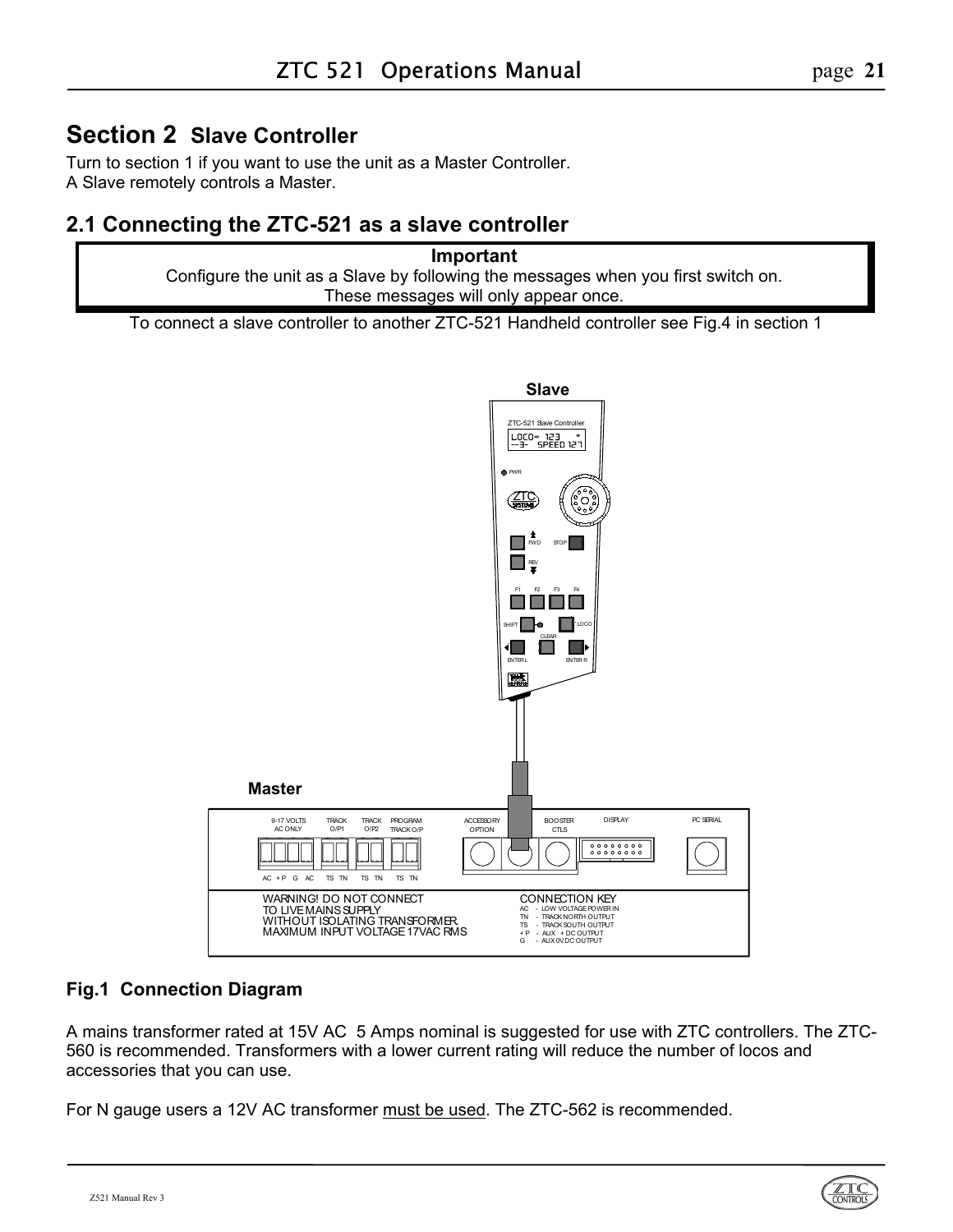

# **Fig.2 Connecting more than one slave unit**

Other slave units may be used with the ZTC system up to maximum of 30. An interconnection system is available for this purpose. It consists of a three way socket board (ZTC 308) and a 3 metre extension cable (ZTC 309). The socket board may be retained with suitable screws.

Daisy chaining sockets allows the user to either have multiple slave controllers, connection points around the layout or a combination of both.

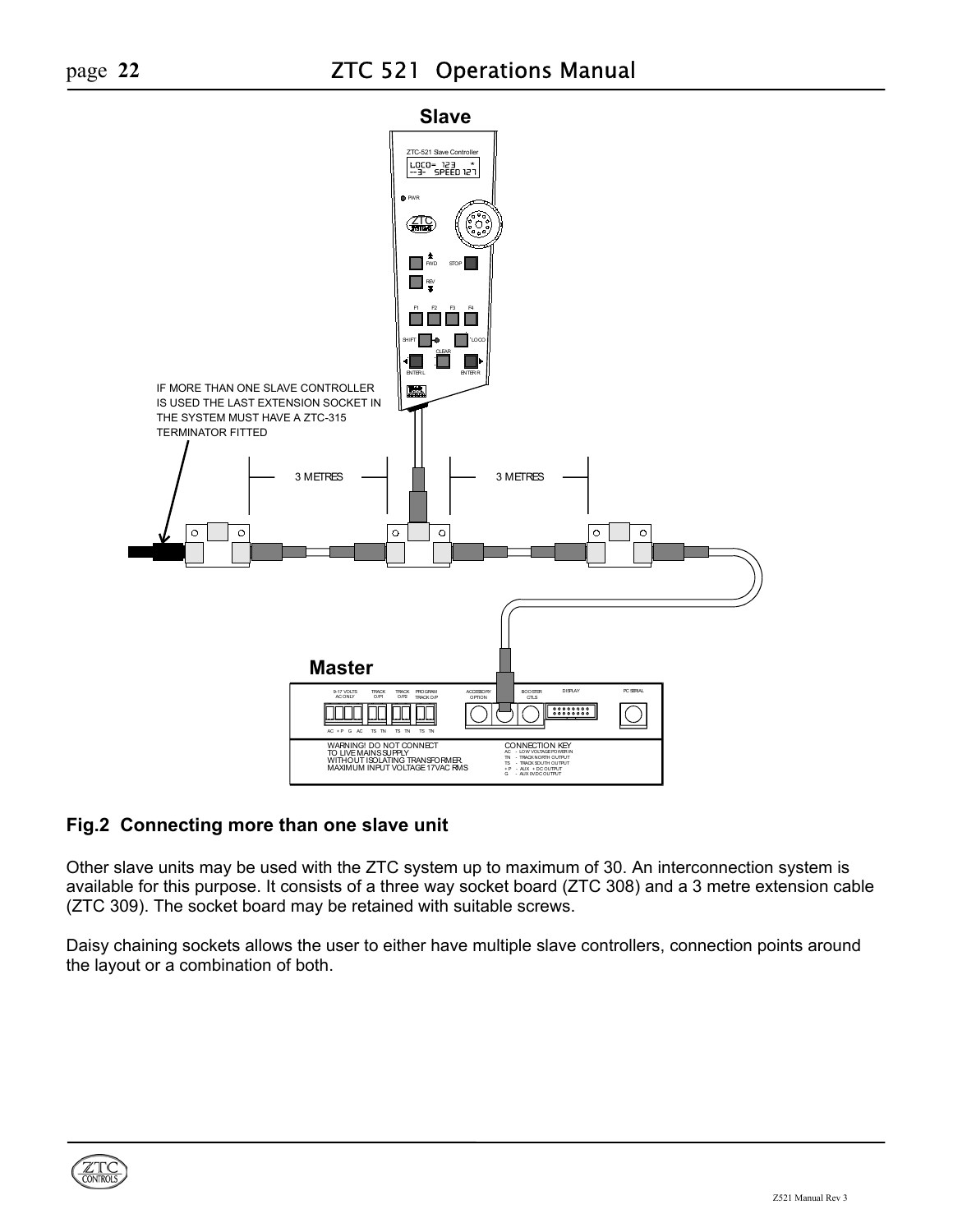# <span id="page-22-0"></span>**2.2 Key Functions**



# **Fig.3 Keypad layout**

Note that the FWD and REV keys have the same function as the Thumbwheel when scrolling through menus, selecting numeric values or regulating loco speed. Therefore **Thumbwheel** may be substituted for FWD or REV for the remainder of this manual except where shown.

The Thumbwheel will increment numeric values or loco speed at the rate at which it is turned. To increment one digit at a time turn very slowly, to increment at a greater rate turn more quickly.

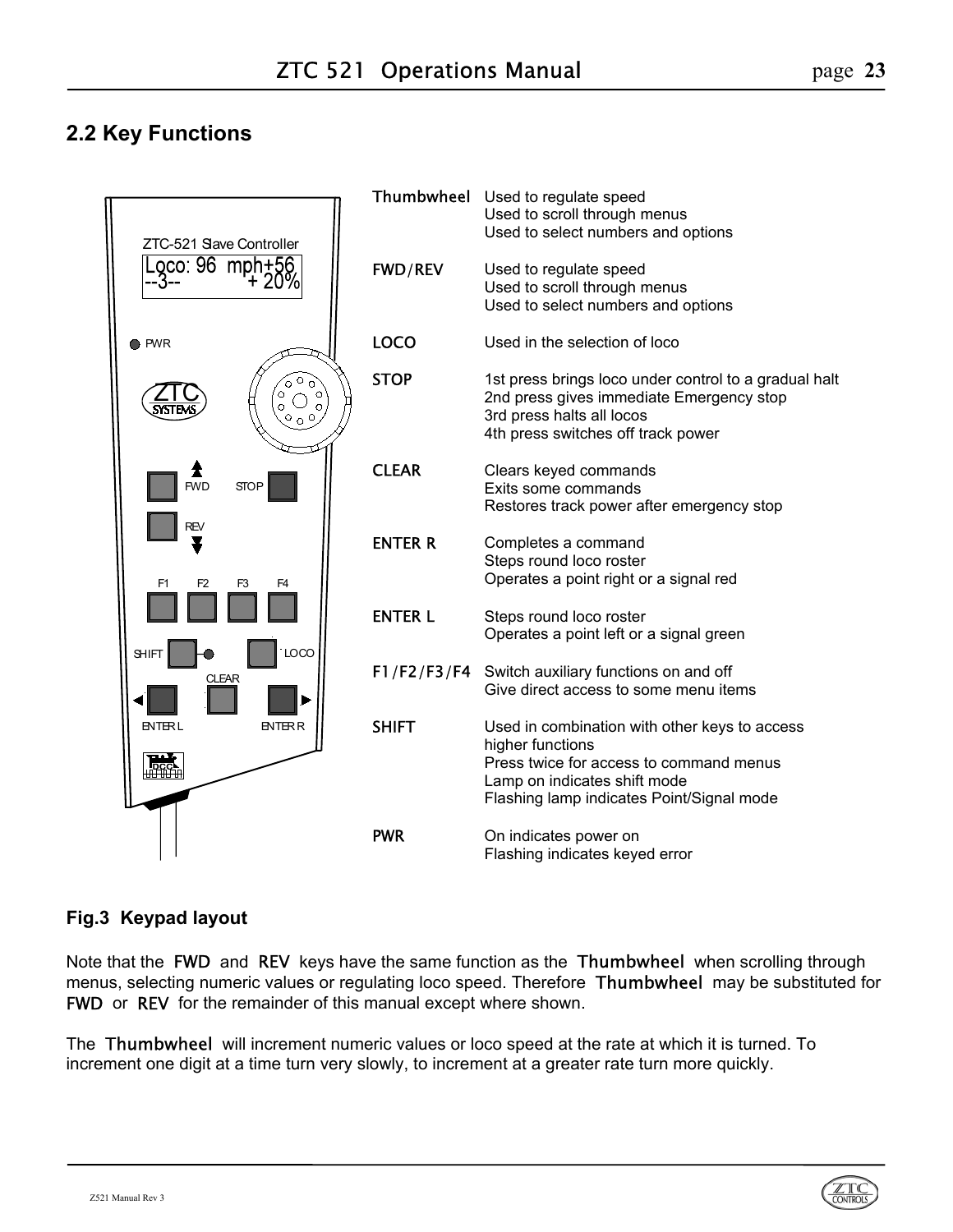# <span id="page-23-0"></span>**2.3 Controlling the first loco**

ZTC Loco decoders are pre-programmed as *Loco: 3* therefore use this number when controlling your very first loco. Other manufacturers decoders may use a different value.

You may use a loco without a decoder fitted, in this case it must be selected as *Loco: 0* (except in Germany) See also section 2.13 Loco 0

Connect the system as shown in Fig.1, then plug the transformer into a mains supply and switch on. After a few startup messages the display will show *No Locos.*

• Press LOCOthen using the FWD key (or turn the thumbwheel clockwise) select *Loco=3* and press

#### ENTER R

- Wind the thumbwheel clockwise to increase the speed or anticlockwise to decrease the speed.
- When the display shows *Loco:3 Halted* press the REV key. The loco will now run in reverse.
- Wind the thumbwheel clockwise to increase the reverse speed or anticlockwise to decrease it.

# <span id="page-23-1"></span>**2.4 Stopping the first loco**

Use the thumbwheel to bring your loco to a halt. In an emergency use the STOP key,

> 1st press brings loco under control to a gradual halt, CLEAR restores to previous speed. 2nd press gives immediate Emergency stop, **CLEAR** restores to halted. 3rd press halts all locos, **CLEAR** restores to halted. 4th press switches off track power, **CLEAR** restores to halted.

**Important** read the rest of this section at least, before you attempt to control other locos. If you experienced problems with the first loco then check your wiring, go over the text again and if necessary consult the fault finding section at the back of the manual.

# <span id="page-23-2"></span>**2.5 Switched functions**

Loco functions such as headlamps, rearlamps, carriage lighting etc can be switched on and off at will, even if the loco is stationary, provided that an appropriate decoder is fitted.

• Press F1 or F2 or F3 etc once to turn the function on and again to switch it off.

display shows the state of functions ( assuming that *Display optn* is set to 3 .... see section 2.14.2 ).

• Functions 5 and 6 are accessed by pressing the SHIFT key followed by F1 for function 5 or F2 for function 6.

Note that most ZTC decoders can switch 3 functions, the ZTC-205 decoder can switch 4.

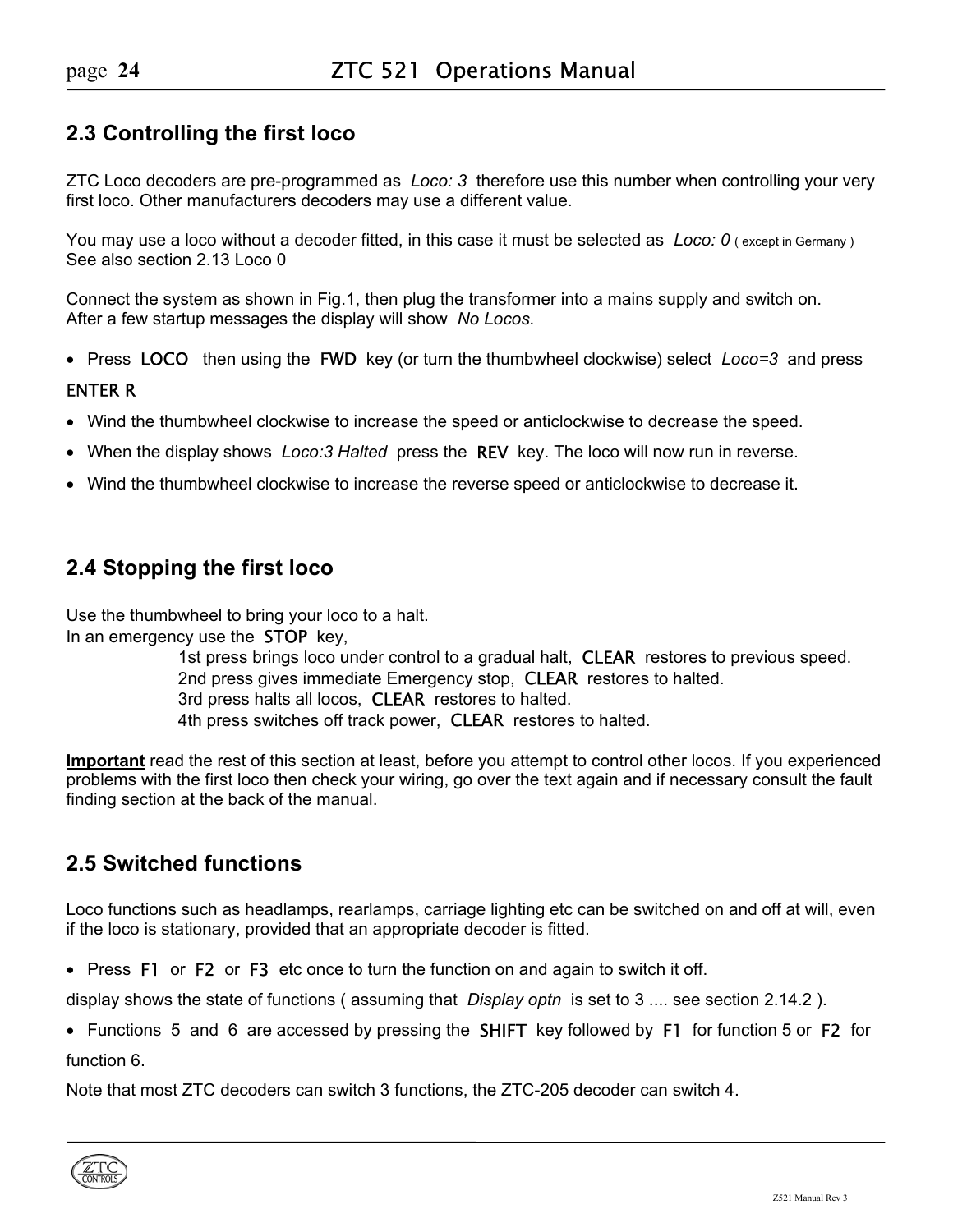For decoders operating in 14 step mode (see section 2.14.2) lamps are operated by pressing **SHIFT** followed by F2 or F4. This function will be indicated by the first character on the display and will be an asterix for on and an underscore for off.

# <span id="page-24-0"></span>**2.6 Controlling more than one Loco ( roster building )**

In order to do this you must first have another loco setup with a different address. (this can only be set on the master controller ).

Add another loco to your roster:

• Press LOCOthen using the FWD key (or turn the thumbwheel clockwise) select *Loco=(No)* and

### pressENTER R

• Wind the thumbwheel clockwise to increase the speed or anticlockwise to decrease the speed

You now have control of the second loco. Use the **ENTER R** key to toggle between the locos.

The loco number displayed is the one under control, and *02/02* on the display indicates loco 2 of 2 on the roster.

Follow this procedure to add other locos to your roster up to a maximum of 16 at any one time.

For convenience the first four locos on the roster are assigned to keys F1 to F4 and may be accessed by pressing LOCO followed by F1 or F2 etc.

Every time a loco is added, the roster on the master controller in the system is also updated. The master controller can not take control of the loco without stealing it ( see 2.11 Stealing Locos )

# <span id="page-24-1"></span>**2.7 Deleting a loco from the roster**

- First use the **ENTER R** key to gain control of the loco.
- Press SHIFT SHIFT and then select *LOCO SET MENU* with the FWD key and then ENTER R
- Select *Stop & Delete* with the FWD key and then ENTER R

The loco number will not now appear in the roster.

# <span id="page-24-2"></span>**2.8 Adding Train Inertia**

To simulate the weight of a loco it is possible to set the controller with an inertia factor. When this is done the loco will require you to crank up the regulator in order to get it in motion, and will take time to come to a halt with the regulator at zero power.

Five weight ranges are available: Light Medium Heavy V.Heavy Overweight

- First use the **ENTER R** key to gain control of the loco.
- Press SHIFT followed by FWD( not thumbwheel )

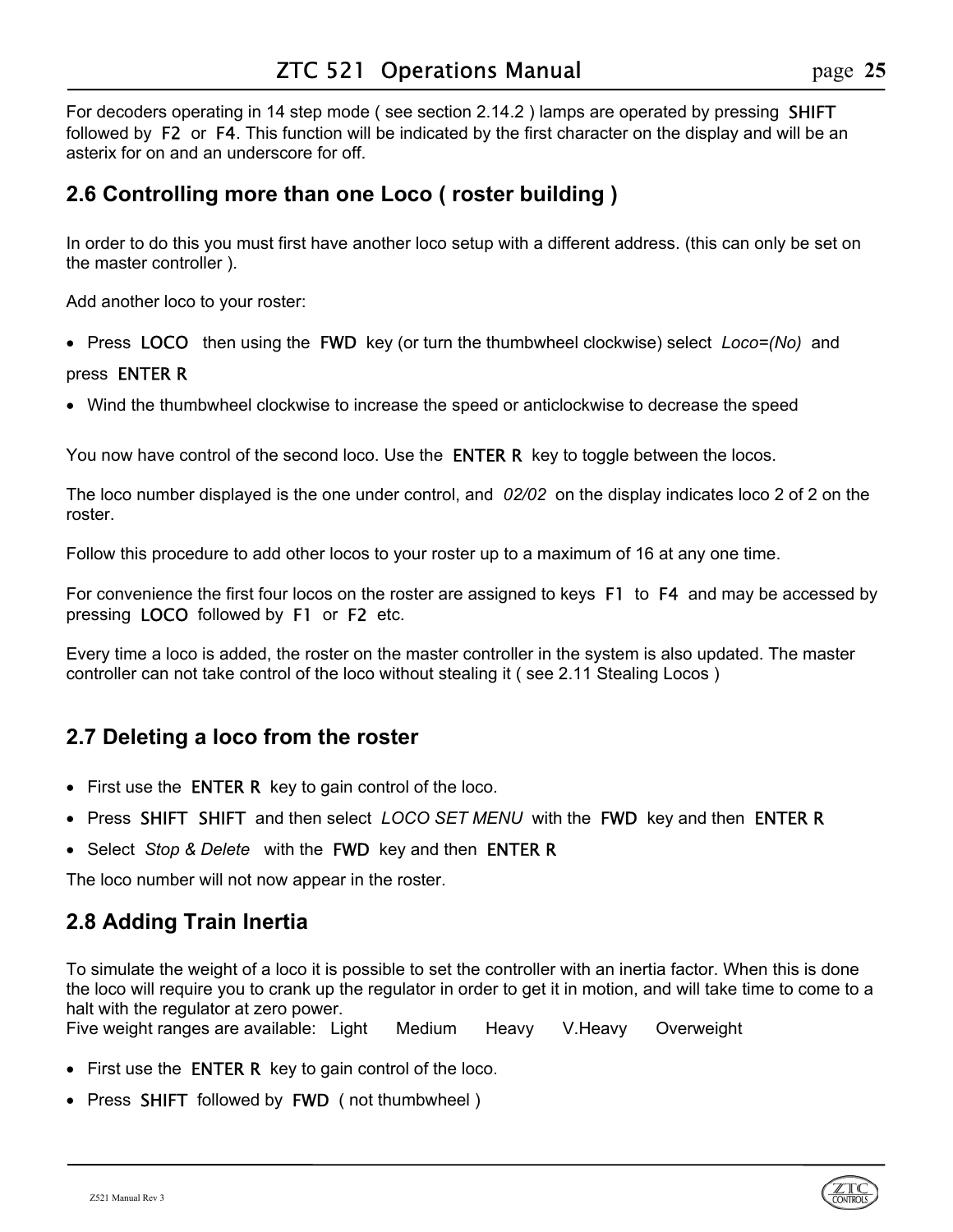- Select a range with the F1 F2 F3orF4 keys (these give direct access to the first four weight ranges).
- Use the FWD or REV keys (or thumbwheel) to fine tune the number top left on the display and press

### **ENTER R**

Setting inertia to zero cancels it. To alter the setting or reset it to zero follow the procedure again.

Inertia set in this way is not saved when the controller is powered down. In order to retain inertia settings the decoder must be programmed with acceleration and deceleration factors ( this can only be set on the master controller ), or saved to the Saved Roster ( see 2.10 How loco information is stored ).

# <span id="page-25-0"></span>**2.9 Double heading**

Double heading means that two or more locos ( max 7 ) are controlled simultaneously. Obviously their speeds may not be matched unless set up to do so, but they will travel in the same direction and accelerate and decelerate together. ( Note: you cannot double head locos unless already on the roster ).

- First add two locos to the roster in the normal way.
- Press LOCO then using the FWD key (or turn the thumbwheel clockwise) select Loco=(1st No)
- Again press LOCOthen using the FWD key (or turn the thumbwheel clockwise) select Loco=(2nd No)
- Press **ENTER R** to complete the command.

The second loco entered will be shown as *DH: (2nd No)* to indicate that it is double headed.

• Wind the thumbwheel clockwise to increase the speed or anticlockwise to decrease the speed.

To escape double heading and restore individual locos to the roster:

- First select either double headed loco, press LOCO and FWD
- Press the **ENTER L** key.

Where more than two locos are double headed ( multiple unit ), individual locos can be removed by:

• Selecting the loco, press LOCO and then FWD followed by ENTER L

To break up a double headed group ( 2-7 locos ) and restore individual locos to the roster:

- Press SHIFT SHIFT and then select *LOCO SET MENU* with the FWD key and then ENTER R
- Select *DoubleHead Break* with the FWD key and then ENTER R
- All double headed locos in the group will be listed, **ENTER R** will break up the group **ENTER L** will escape from the command leaving the group intact.

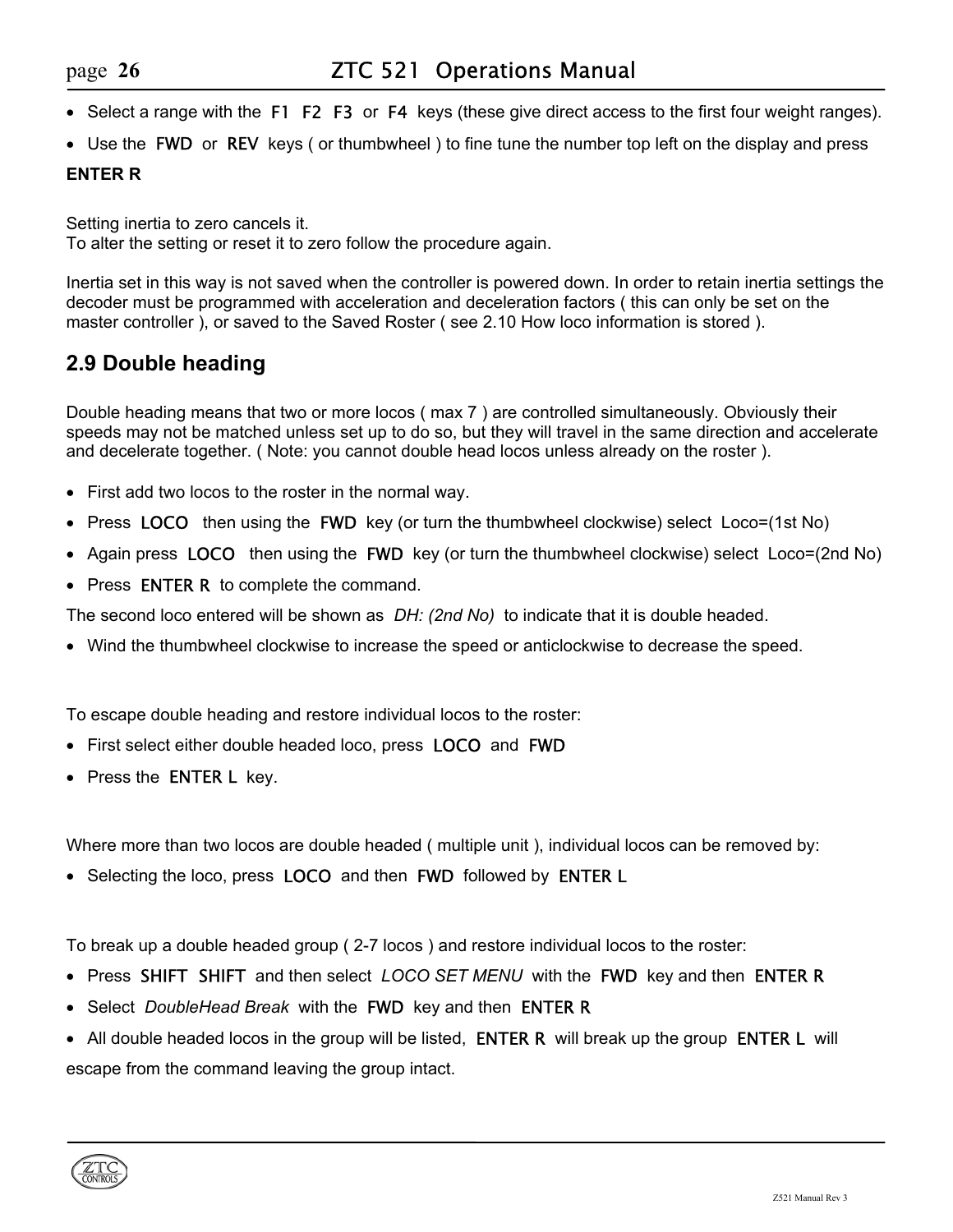# <span id="page-26-0"></span>**2.10 How loco information is stored - Rosters**

Every time a loco number is entered into the controller it becomes part of an Active Roster ( max 16 locos ). Once entered it can be accessed by stepping through the roster with the **ENTER R** or **ENTER L** keys. When the system is powered down this roster is erased, however setting *Auto Startup* (see section 1.13.1) to *1* will regain control of the last loco used when the system is next powered up.

A more permanent Saved Roster is also available ( max 16 locos ). In this the loco numbers are stored together with inertia, scale speed, speed units and step mode settings ( these are explained later in the manual ). This type of roster is built by saving loco information to it before powering down:

Upon entering a loco, save it to the master roster by:

- Pressing SHIFT SHIFT and then selecting *LOCO SET MENU* with the FWD key and then ENTER R
- Select *Save currnt loco* with the FWD key and then ENTER R

When stepping through the active roster, saved locos are indicated with an asterix suffix.

Other locos can be added by following the same procedure.

Locos are deleted from saved roster by:

- Pressing SHIFT SHIFT and then selecting *LOCO SET MENU* with the FWD key and then ENTER R
- Select *Saved Loco List* with the FWD key and then ENTER R
- Select loco to be deleted with the FWD key, press F1 followed by ENTER R to confirm.

On power up, the saved roster can be transferred to the active roster:

- Press SHIFT SHIFT and then select *LOCO SET MENU* with the FWD key and then ENTER R
- Select *Restore Roster* with the FWD key and then ENTER R

Setting *Auto Startup* ( see section 1.13.1 ) to *2* will restore the entire saved roster automatically when the system is next powered up.

#### *Rosters with Master / Slave combinations*

Adding a loco to the active roster on any slave controller in the system will also update the active roster on the master controller in the system until it reaches it's maximum of 16. Thereafter no more locos can be added by slave controllers. Further locos can be added by the master controller but they will replace the 16th loco on the active roster whether it is under control or not.

A loco is available to either the master controller or the slave from which it was entered by using the ENTER R key to select it, provided that it is not currently under control. If the loco is under control it is available only by stealing it ( see section 2.11 ).

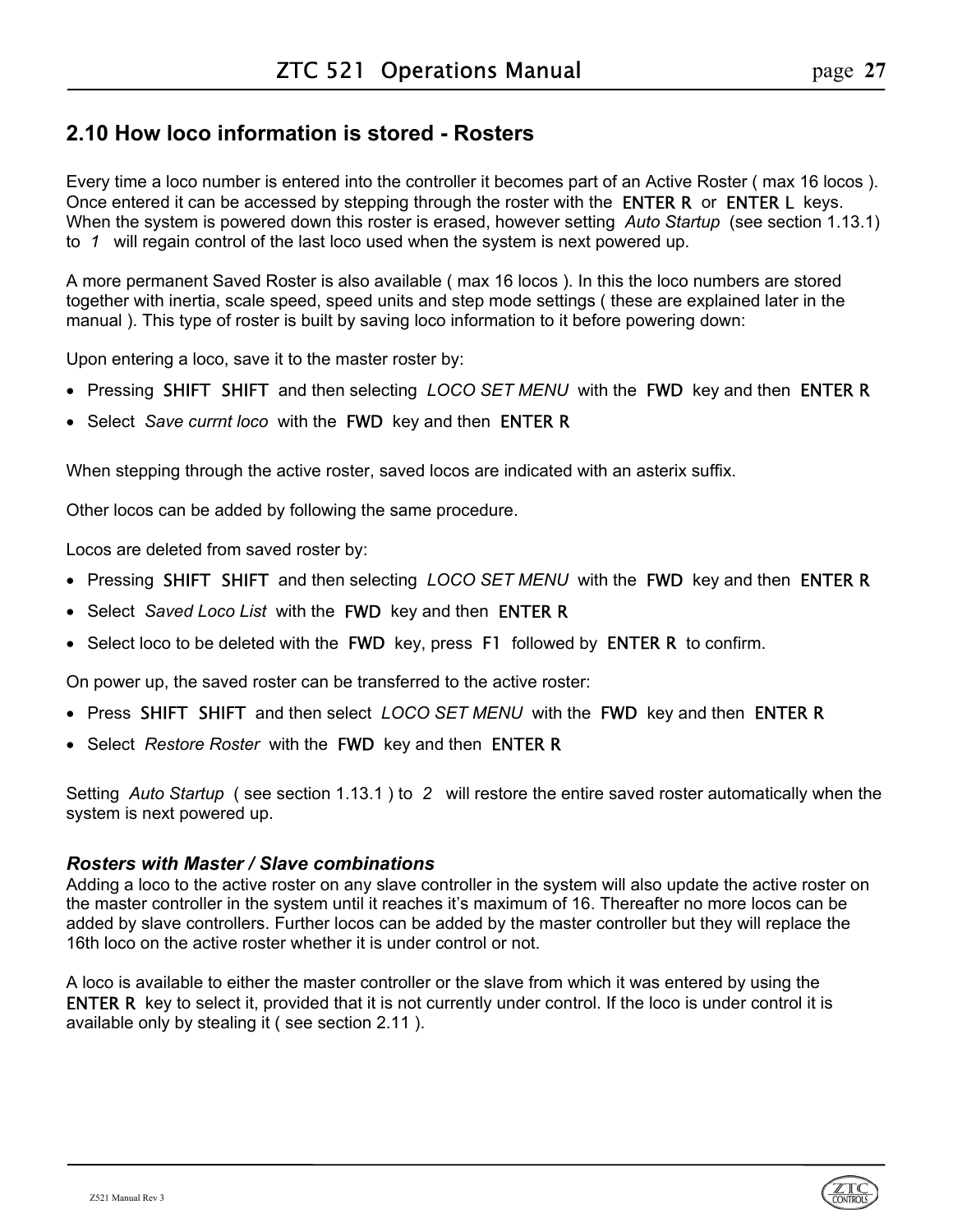# <span id="page-27-0"></span>**2.11 Stealing/Releasing Locos**

Locos under control can be requested or stolen from other users in the system.

### *Releasing*

To request a loco under the control of another user:

• Press LOCOthen using the FWD key (or thumbwheel) select *Loco=(No)* and pressENTER R

The controller on which it is being used will display:

*Wanted - Slave 02* ( the number is the slave requesting the loco and will only appear on master units)

- The current user releases the loco by pressing LOCO and CLEARthe display says *LocoX (No)* to indicate that the loco is released.
- The requesting user presses the **ENTER R** key to find the loco and thereby gains control.

### *Stealing*

To steal a loco without requesting it first:

• Press LOCOthen using the FWD key (or turn the thumbwheel clockwise) select *Loco=(No)* and

#### pressENTER L

The loco will be added to the active roster and the controller from which it was stolen will display

*Loco(No) Taken 1* ( the number is the slave stealing the loco and will only appear on master units)

# <span id="page-27-1"></span>**2.12 Point and Signals**

Points and signals can be operated from the controller. They have their own type of decoder, the ZTC-304. Programming address codes is dealt with in the ZTC-304 instruction manual.

To operate a Point:

- Press LOCO followed by SHIFT
- Use the FWD or REV keys ( or thumbwheel ) to select the point number.
- Press ENTER R to operate the point right, or ENTER L to operate the point left.

Whilst the shift lamp flashes you may toggle the point left and right with the **ENTER L/R** keys.

• Press **CLEAR** to exit this command.

To operate a Signal:

- Press SHIFT followed by LOCO
- Use the **FWD** or **REV** keys (or thumbwheel) to select the Signal number.
- Press **ENTER R** to operate the signal red, or **ENTER L** to operate the signal green.

Whilst the shift lamp flashes you may toggle the signal green and red with the **ENTER L/R** keys.

• Press **CLEAR** to exit this command.

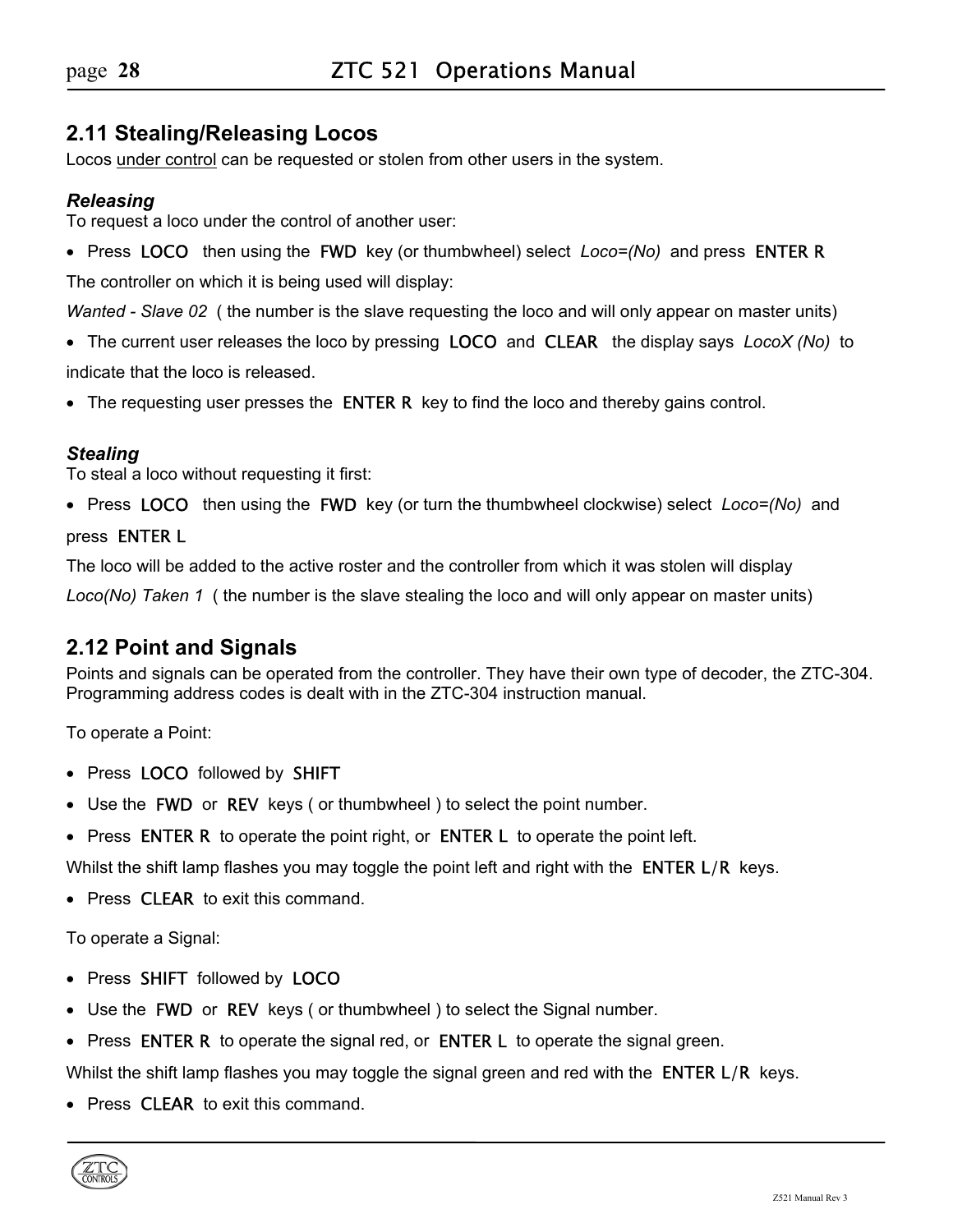# <span id="page-28-0"></span>**2.13 Loco 0**

Most locos may be operated as Loco 0, however some are not suitable.

a) Portescap and Faulhaber and other coreless motors are not suitable.

b) N-Gauge locos must be operated with a 12V transformer. 15V is too high and will overheat the motor.

c) The loco must be checked for its suitability on the programming track as follows:

- Switch over to the programming track ( a 12V 3W bulb must be connected as shown in section 1 Fig.2 ).
- Assign Loco 0 on the controller and make sure that it is shown as halted.
- Place the loco to be tested on the track at which point the lamp will light.
- If the lamp is very bright remove the loco immediately ( the loco is drawing to much current and is not suitable )

• If the lamp glows dimly then operate the loco using the thumbwheel ( a dim lamp indicates that the loco is drawing very little current ) to check controllability.

A faint buzzing noise from the motor is normal.

# <span id="page-28-1"></span>**2.14 Command menus**

The ZTC-521 Hand controller commands are mainly accessed from the keypad and thumbwheel with either single or dual key operations. Some commands however, are accessed from menu items displayed on the LCD display. The menus are divided into four groups, each having a number of sub-items. When in a given menu the other three menus are accessed as sub-items. For ease of use, frequently used sub-items in each menu can be accessed with the four function keys F1....F4. Menu commands are activated by displaying them on screen and then pressing **ENTER R** on the keypad.

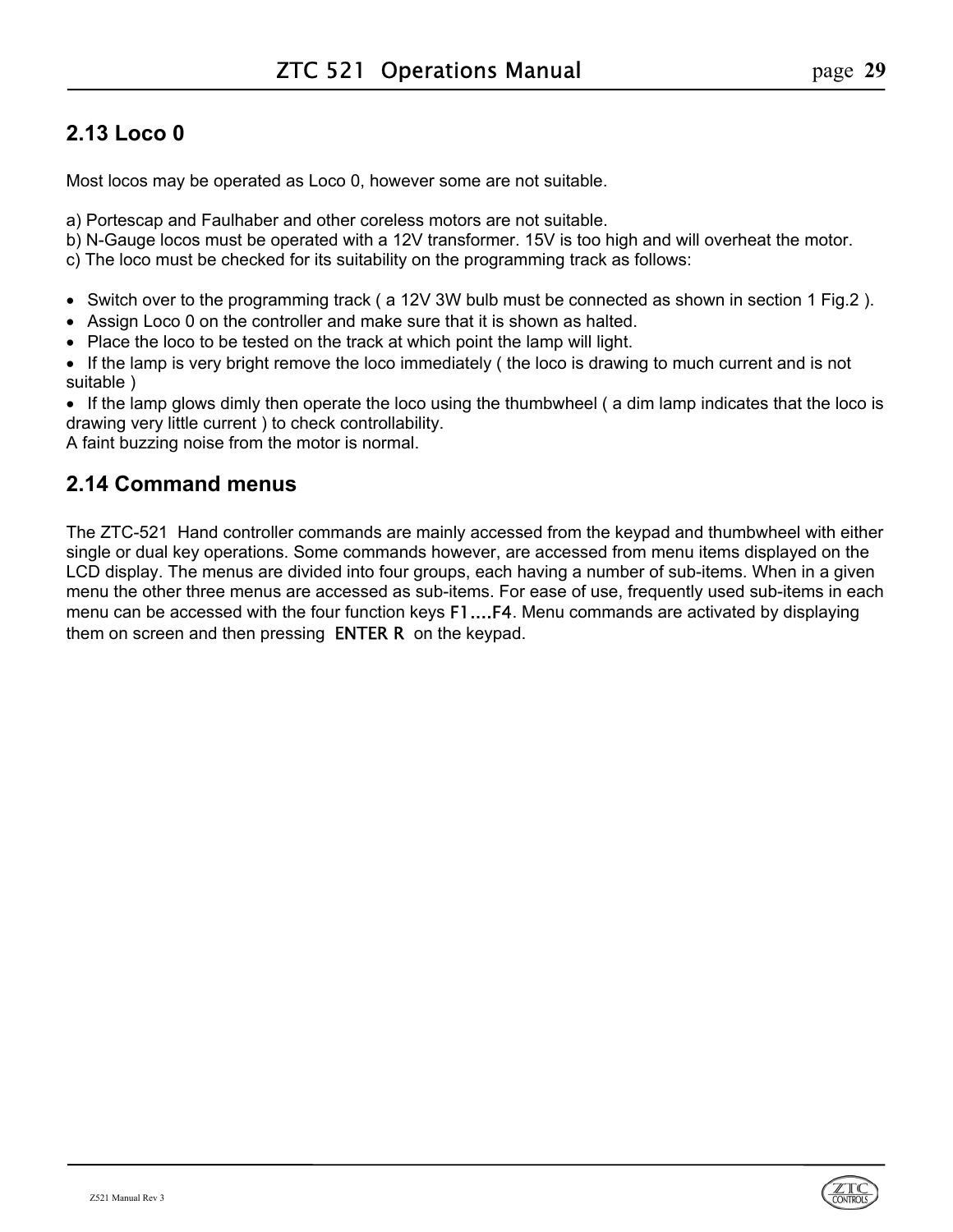| <b>SYSTEM MENU</b>      |                | <b>Notes</b>                 |
|-------------------------|----------------|------------------------------|
|                         |                |                              |
| None                    |                |                              |
| <b>Control Status</b>   |                | Reports Master or Slave mode |
| <b>Controls Test</b>    |                |                              |
|                         |                |                              |
| Set DCC Master          |                | See section 1                |
| <b>Set Slave Mode</b>   |                |                              |
| <b>Set Slave number</b> | F <sub>1</sub> |                              |
| Auto Startup            |                | See section 1.13.1           |
|                         |                |                              |
|                         |                |                              |
|                         |                |                              |
|                         |                |                              |
| PROGRAM MENU            | F <sub>4</sub> |                              |
| PRESETS MENU            | F <sub>3</sub> |                              |
| <b>LOCO SET MENU</b>    | F <sub>2</sub> |                              |
|                         |                |                              |
|                         |                |                              |

Highlighted sub-items are the more commonly used ones and are explained below.

To enter the menus press SHIFT SHIFT on the keypad, and use the FWD/REV keys to scroll through.

# <span id="page-29-0"></span>**2.14.1 SYSTEM MENU**

This menu contains commands which set up the system for your application.

#### *Set Slave Mode*

Sets system for use as a Slave controller.

• Select item from menu and then press ENTER R

display returns to show last loco operated or *No Loco.*

#### *Set Slave number*

Assigns a number to each slave controller in the system.

- Select item from menu and then press ENTER R
- Use the FWD or REV keys to set the chosen value, and then ENTER R

display returns to show last loco operated or *No Loco.*

If the slave number selected is already in use, you are prompted to try again.

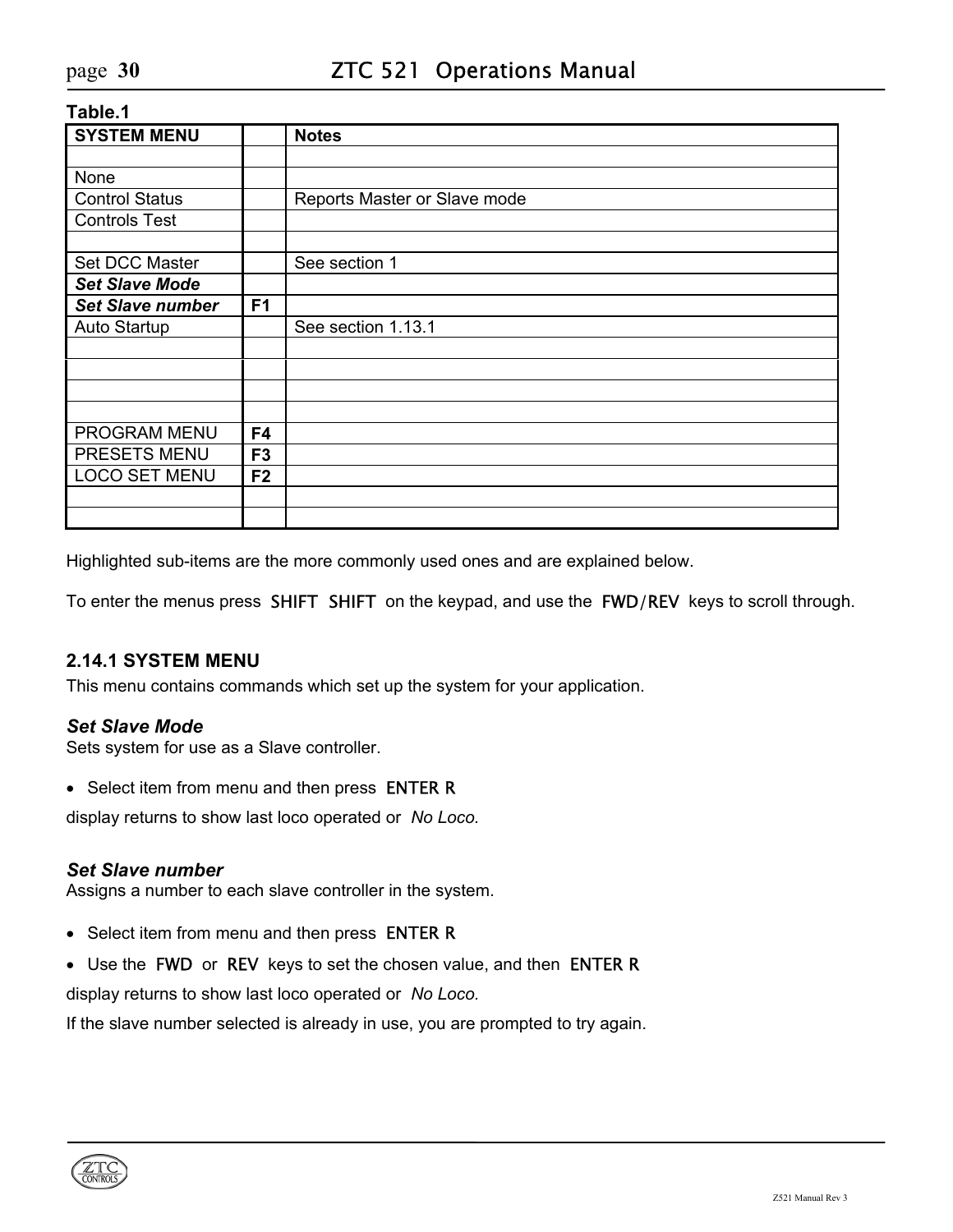| <b>LOCO SET MENU</b>     |                | <b>Notes</b>                                                |
|--------------------------|----------------|-------------------------------------------------------------|
|                          |                |                                                             |
| None                     |                |                                                             |
| <b>Show loco roster</b>  | F <sub>2</sub> | Displays active roster                                      |
| <b>DEL.Saved Roster</b>  |                | Deletes saved roster                                        |
| Saved Loco List          | F <sub>3</sub> | Displays saved roster                                       |
| Count actv locos         |                | Count locos on active roster                                |
| <b>Restore Roster</b>    |                | Restores saved roster                                       |
| Save currnt loco         | F <sub>1</sub> | Saves to saved roster                                       |
| <b>Stop &amp; Delete</b> |                | Deletes locos from active roster                            |
| Show loco info           |                | Displays info about loco currently under control            |
| DoubleHead Break         |                | Breaks up double headed group and restores individual locos |
| Set Crane mode           |                | For Roco crane only                                         |
| Set 128 step mode        |                |                                                             |
| Set 14 step mode         |                |                                                             |
| Set 28 step mode         |                | Default setting                                             |
| <b>Check Loco mode</b>   | F4             |                                                             |
| <b>Speed Scale</b>       |                |                                                             |
| <b>Speed units</b>       |                |                                                             |
| Display optn.            |                |                                                             |
| <b>SYSTEM MENU</b>       |                |                                                             |
| PROGRAM MENU             |                |                                                             |
| PRESETS MENU             |                |                                                             |
|                          |                |                                                             |

Highlighted sub-items are the more commonly used ones and are explained below.

To enter the menus press SHIFT SHIFT on the keypad, and use the FWD/REV keys to scroll through.

# <span id="page-30-0"></span>**2.14.2 LOCO SET MENU**

This menu contains commands which individualise your system, or display the status.

#### *Display optn.*

Sets the display to show either a clock, the loco weight or switched loco functions in the bottom left hand corner.

- Select item from menu and then press **ENTER R**
- Use the FWD or REV keys to enter the chosen display option, and then ENTER R

display returns to show last loco operated or *No Loco.*

#### *Speed units*

Sets the displayed speed to MPH, KPH or STEPS.

- Select item from menu and then press ENTER R
- Use the FWD or REV keys to enter the chosen speed option, and then ENTER R

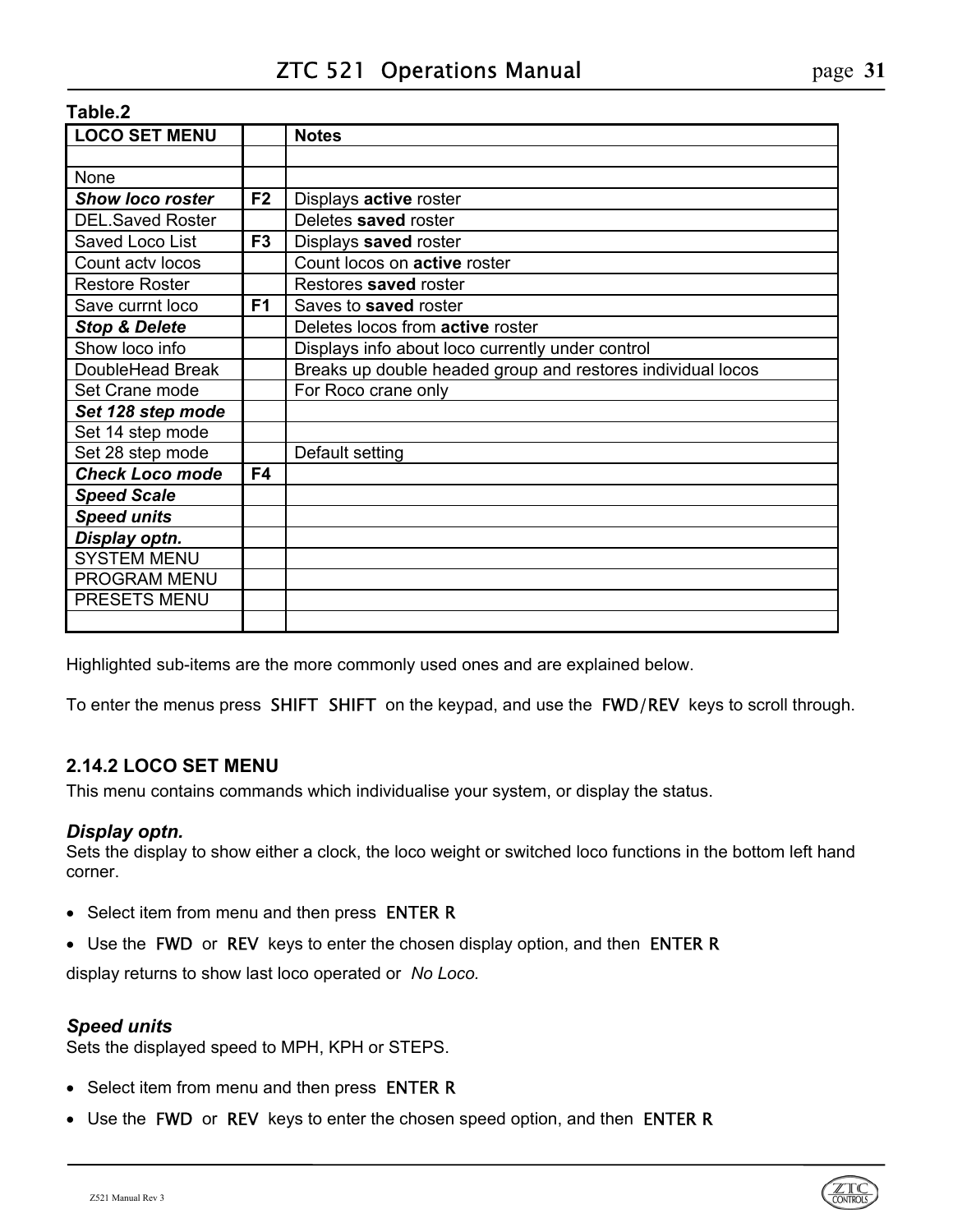display returns to show last loco operated or *No Loco.*

#### *Speed Scale*

Sets the maximum speed displayed when the regulator is wound up to 100% power.

- Select item from menu and then press **ENTER R**
- Use the FWD or REV keys to enter the chosen maximum speed, and then ENTER R

display returns to show last loco operated or *No Loco.*

#### *Set 128 step mode*

Sets the number of speed increments between 0% power and 100% power. 128 is the maximum and will give the smoothest operation. Some older non-ZTC decoders may not work in this mode.

• Select item from menu and then press **ENTER R** 

display returns to show last loco operated or *No Loco.*

#### *Check Loco mode*

Displays the current number of speed steps selected, 14, 28 or 128.

• Select item from menu and then press **ENTER R** 

display shows current setting, then after a short period

display returns to show last loco operated or *No Loco.*

#### *Show loco roster*

Displays information about locos currently on the active roster.

• Select item from menu and then press **ENTER R** 

| display shows Loco: 127 Master | Loco: 3 Free |
|--------------------------------|--------------|
| : Halted                       | : Step+4     |

pressing the ENTER Rkey steps round the roster, and gives information about each loco.

*Master* means the loco currently under control, *Free* means loco is not under control but may be running.

• Press **CLEAR** to exit this command

display returns to show last loco operated or *No Loco.*

#### *Stop & Delete*

Deletes loco currently under control from active roster.

• Select item from menu and then press **ENTER R** 

display shows *Halted* followed by *Deleted*

display returns to show last loco operated or *No Loco.*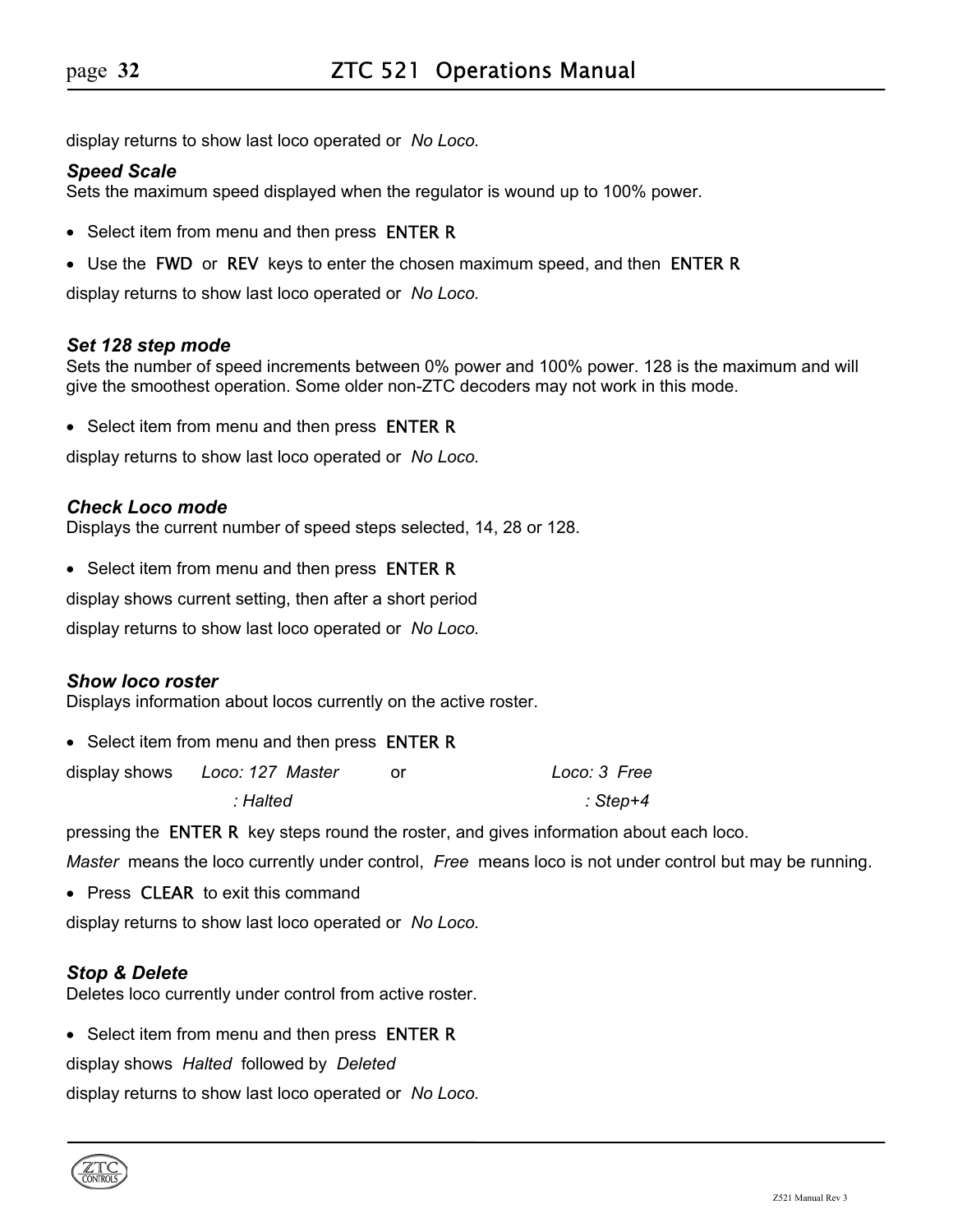| <b>PROGRAM MENU</b>  | <b>Notes</b> |
|----------------------|--------------|
|                      |              |
| None                 |              |
|                      |              |
|                      |              |
|                      |              |
|                      |              |
|                      |              |
| <b>SYSTEM MENU</b>   |              |
| PRESETS MENU         |              |
| <b>LOCO SET MENU</b> |              |
|                      |              |
|                      |              |

Highlighted sub-items are the more commonly used ones and are explained below.

To enter the menus press SHIFT SHIFT on the keypad, and use the FWD/REV keys to scroll through.

### <span id="page-32-0"></span>**2.14.3 PROGRAMMING MENU**

This menu does not apply to slave operation. All decoder programming must be done by the master controller.

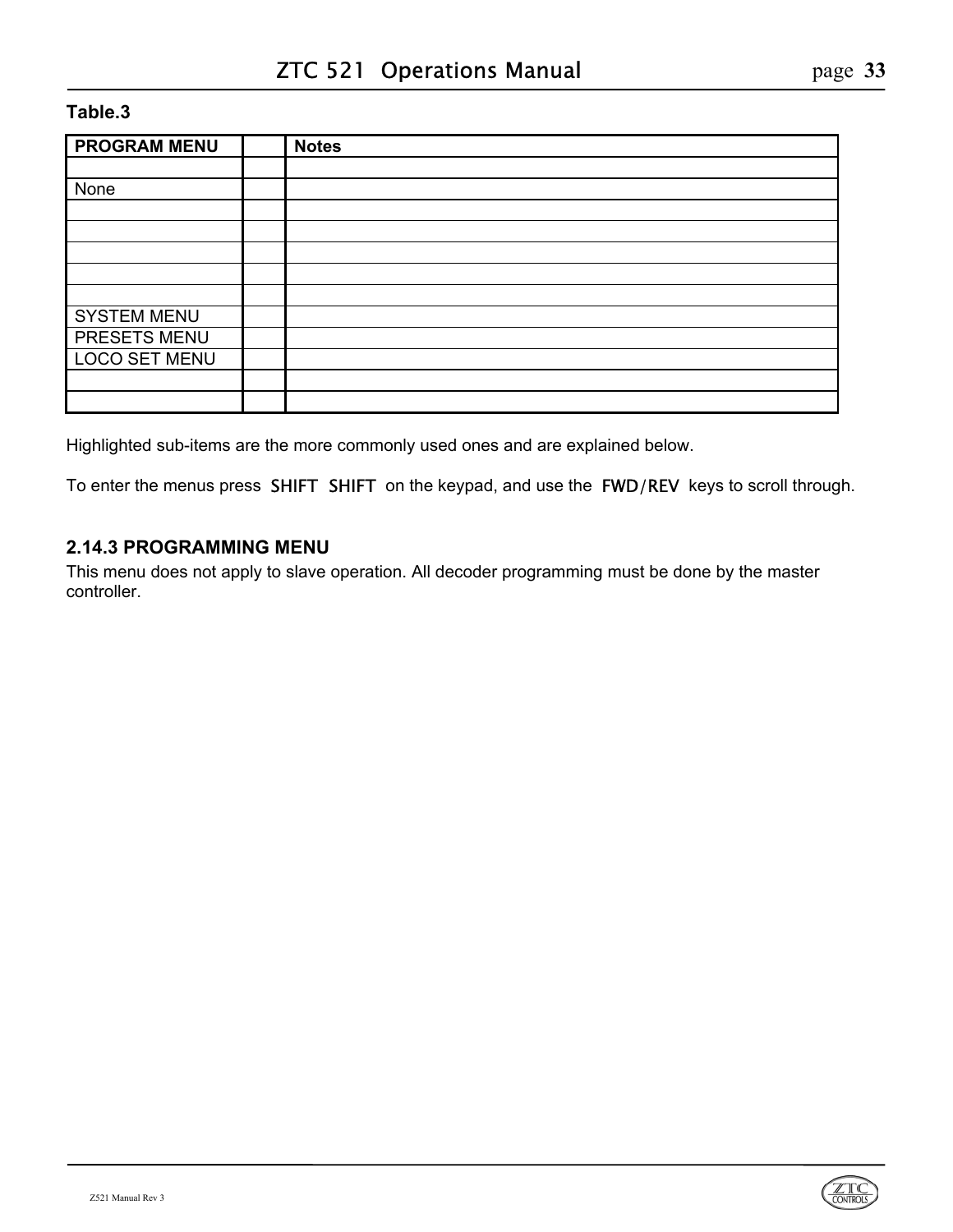| <b>PRESETS MENU</b>     |                | <b>Notes</b>                             |
|-------------------------|----------------|------------------------------------------|
|                         |                |                                          |
| None                    |                |                                          |
| <b>End New Preset</b>   | F4             |                                          |
| <b>Preset status</b>    |                | Reports number of steps used in a preset |
| <b>Delete last step</b> | F <sub>3</sub> |                                          |
| <b>Start new preset</b> | F <sub>2</sub> |                                          |
| <b>Delete Preset</b>    |                | Deletes selected preset                  |
| <b>Recall Preset</b>    | F <sub>1</sub> |                                          |
| <b>Preset Step Time</b> |                |                                          |
| Delete all prset        |                |                                          |
| <b>SYSTEM MENU</b>      |                |                                          |
| <b>PROGRAM MENU</b>     |                |                                          |
| <b>LOCO SET MENU</b>    |                |                                          |
|                         |                |                                          |

Highlighted sub-items are the more commonly used ones and are explained below.

To enter the menus press SHIFT SHIFT on the keypad, and use the FWD/REV keys to scroll through.

### <span id="page-33-0"></span>**2.14.4 PRESETS MENU**

This menu contains commands which setup preset Point and Signal routes.

#### *Start new preset*

Defines a preset number and enters 'learn mode'.

- Select item from menu and then press **ENTER R**
- Use the FWD and REV keys to enter the chosen preset number (1 to 10), and then ENTER R
- Confirm with ENTER R
- Enter SHIFT followed by LOCO to enter a signal into the preset, or LOCO followed by SHIFT for a point.
- Use the FWD and REV keys to enter the chosen point/signal number, and then ENTER R or ENTER L display returns to show *SAVED Step = 01* and then prompts *Step = 01*
- Again use the FWD and REV keys to enter the chosen point/signal number, and then ENTER R / L display returns to show *SAVED Step = 02* and then prompts *Step = 02*

Continue adding points / signals ( to a maximum of 90 steps ).

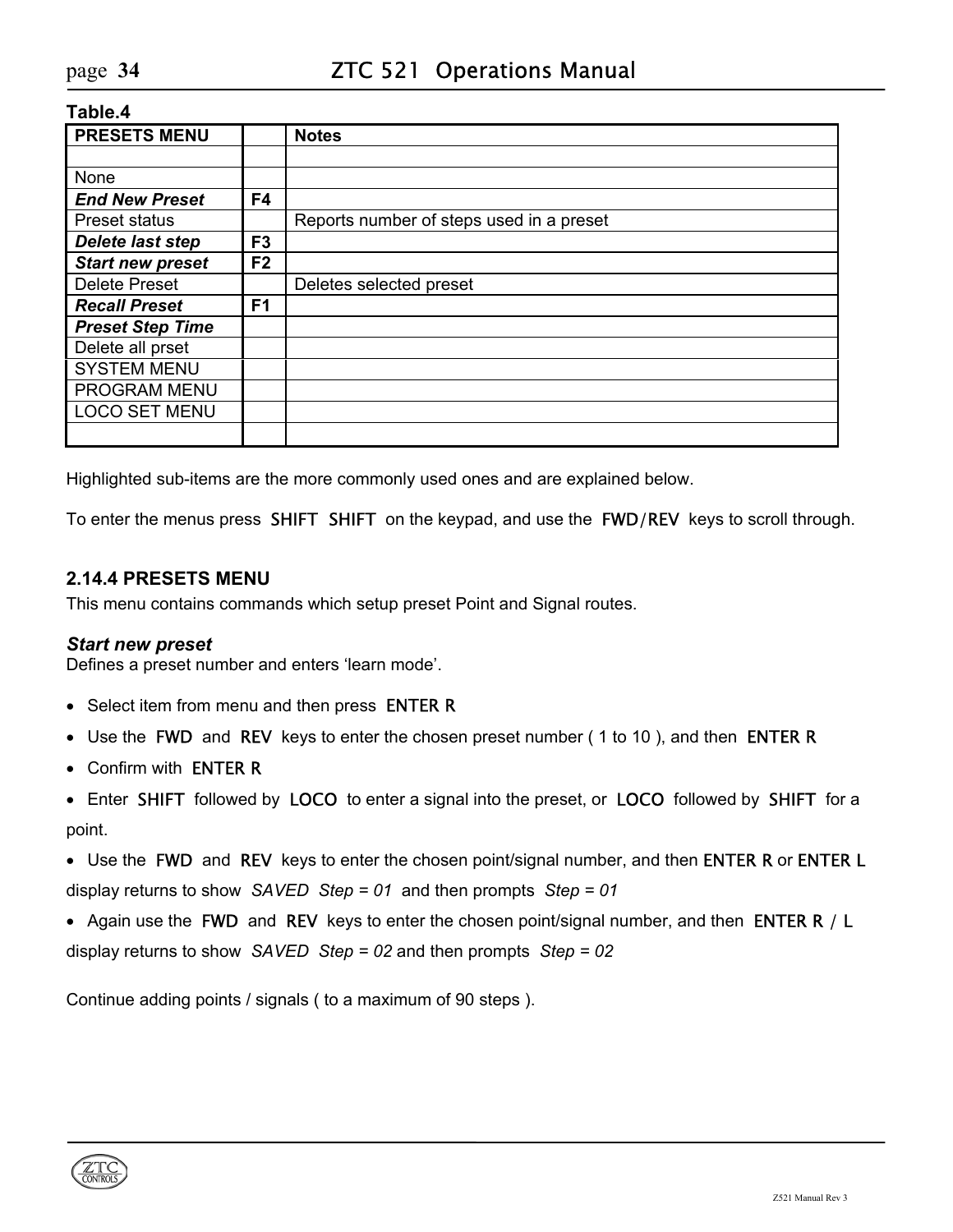Now end the preset as follows:

### *End New Preset*

• Select item from menu and then press **ENTER R** 

preset is saved.

### *Delete last step*

Deletes a step during preset entry.

Whilst entering preset steps ( above ) you can delete a step if unwanted:

• Press SHIFT SHIFT F3 and then ENTER R

continue to add steps as normal.

### *Preset Step Time*

Sets the length of time between preset point or signal operations.

Whilst entering preset steps ( above ) you can add a time delay between steps:

- Press SHIFT SHIFT
- Select *Set preset time* and press ENTER R
- Use the FWD and REV keys to enter the chosen time in seconds, and then ENTER R
- Add the next step.

The delay time will be applied to subsequent steps unless you alter it now.

• Add the next step.

A default time of 2 seconds is applied to points included in preset routes.

#### *Recall Preset*

Runs a preset point/signal route.

- Select item from menu and then press **ENTER R**
- Use the FWD and REV keys to enter the chosen preset number, and then ENTER R

preset route runs, and display shows progress of steps.

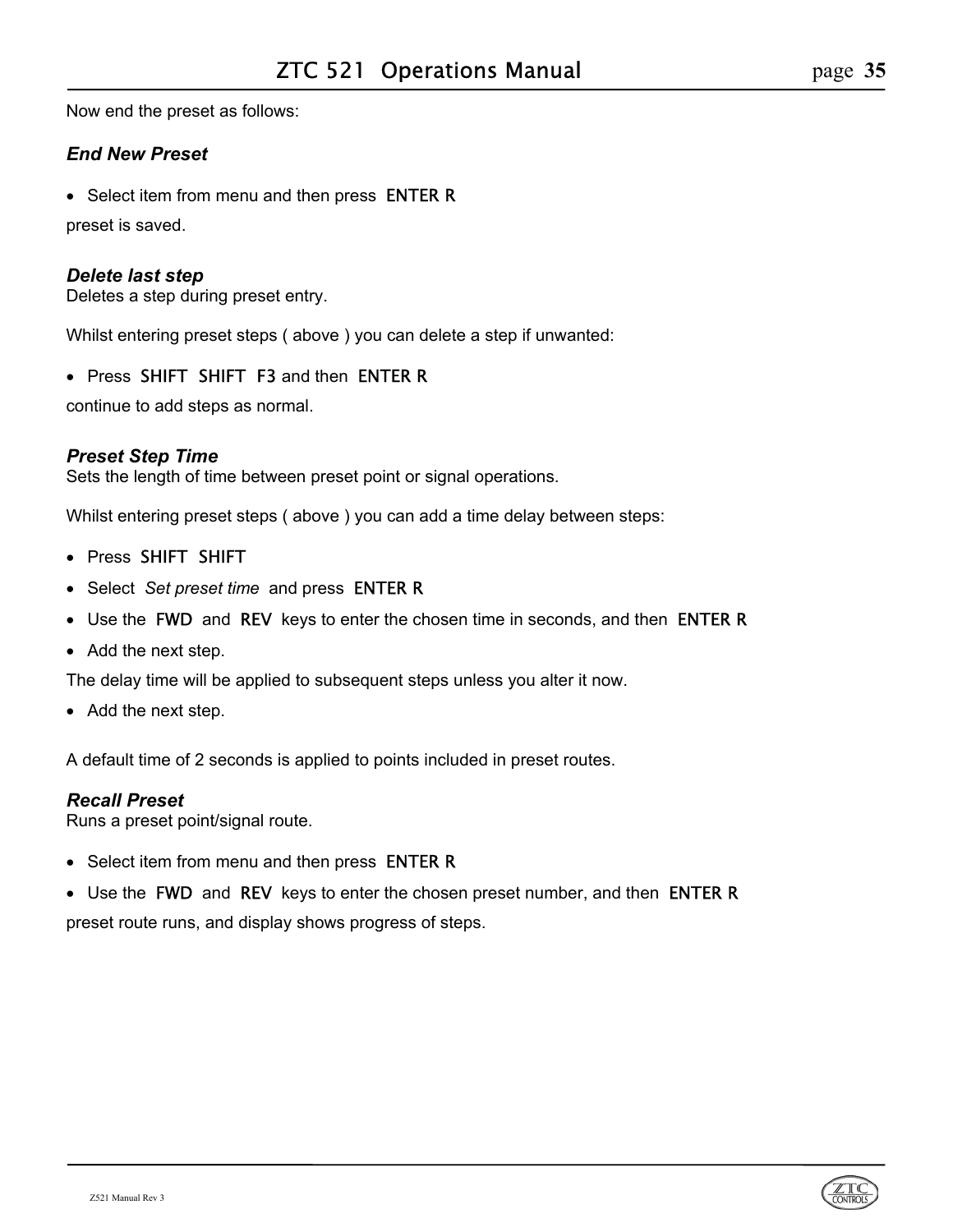# <span id="page-35-0"></span>**2.14.5 FULL MENU REFERENCE TABLE**

| <b>SYSTEM MENU</b>    |                | <b>LOCO SET MENU</b>    |                | <b>PROGRAM MENU</b>  |  | <b>PRESETS MENU</b>   |                |
|-----------------------|----------------|-------------------------|----------------|----------------------|--|-----------------------|----------------|
|                       |                |                         |                |                      |  |                       |                |
| None                  |                | None                    |                | None                 |  | None                  |                |
| <b>Control Status</b> |                | Show loco roster        | F <sub>2</sub> |                      |  | <b>End New Preset</b> | F4             |
| <b>Controls Test</b>  |                | <b>DEL.Saved Roster</b> |                |                      |  | <b>Preset status</b>  |                |
|                       |                | Saved Loco List         | F <sub>3</sub> |                      |  | Delete last step      | F <sub>3</sub> |
| Set DCC Master        |                | Count actv locos        |                |                      |  | Start new preset      | F <sub>2</sub> |
| Set Slave Mode        |                | <b>Restore Roster</b>   |                |                      |  | <b>Delete Preset</b>  |                |
| Set Slave number      | F <sub>1</sub> | Save currnt loco        | F <sub>1</sub> | <b>SYSTEM MENU</b>   |  | Recall preset         | F <sub>1</sub> |
| Auto Startup          |                | Stop & Delete           |                | <b>PRESETS MENU</b>  |  | Preset Step Time      |                |
|                       |                | Show loco info          |                | <b>LOCO SET MENU</b> |  | Delete all prset      |                |
|                       |                | Set Crane mode          |                |                      |  | <b>SYSTEM MENU</b>    |                |
|                       |                | Set 128 step mode       |                |                      |  | <b>PROGRAM MENU</b>   |                |
|                       |                | Set 14 step mode        |                |                      |  | <b>LOCO SET MENU</b>  |                |
| PROGRAM MENU          | F4             | Set 28 step mode        |                |                      |  |                       |                |
| PRESETS MENU          | F <sub>3</sub> | Check Loco mode         | F4             |                      |  |                       |                |
| <b>LOCO SET MENU</b>  | F <sub>2</sub> | <b>Speed Scale</b>      |                |                      |  |                       |                |
|                       |                | Speed units             |                |                      |  |                       |                |
|                       |                | Display optn.           |                |                      |  |                       |                |
|                       |                | <b>SYSTEM MENU</b>      |                |                      |  |                       |                |
|                       |                | <b>PROGRAM MENU</b>     |                |                      |  |                       |                |
|                       |                | PRESETS MENU            |                |                      |  |                       |                |
|                       |                |                         |                |                      |  |                       |                |
|                       |                |                         |                |                      |  |                       |                |
|                       |                |                         |                |                      |  |                       |                |
|                       |                |                         |                |                      |  |                       |                |
|                       |                |                         |                |                      |  |                       |                |
|                       |                |                         |                |                      |  |                       |                |
|                       |                |                         |                |                      |  |                       |                |
|                       |                |                         |                |                      |  |                       |                |
|                       |                |                         |                |                      |  |                       |                |
|                       |                |                         |                |                      |  |                       |                |
|                       |                |                         |                |                      |  |                       |                |
|                       |                |                         |                |                      |  |                       |                |
|                       |                |                         |                |                      |  |                       |                |